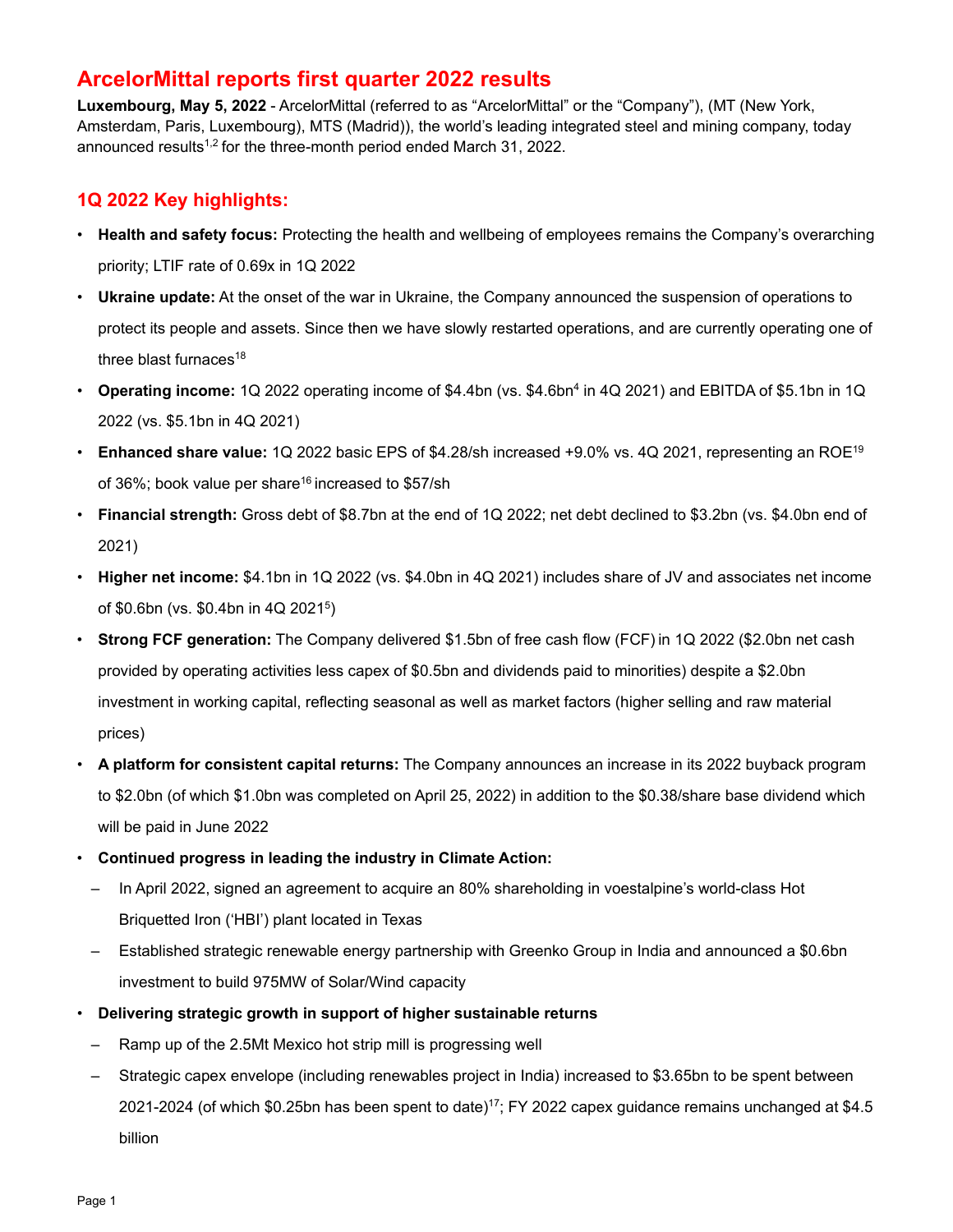# **Financial highlights (on the basis of IFRS1,2):**

| (USDm) unless otherwise shown                                                   | 1Q 22  | 4Q 21  | 3Q 21  | 2Q 21  | 1Q 21  |
|---------------------------------------------------------------------------------|--------|--------|--------|--------|--------|
| <b>Sales</b>                                                                    | 21,836 | 20,806 | 20,229 | 19,343 | 16,193 |
| Operating income                                                                | 4,433  | 4,558  | 5,345  | 4,432  | 2,641  |
| Net income attributable to equity holders of the parent                         | 4,125  | 4,045  | 4,621  | 4,005  | 2,285  |
| Basic earnings per common share (US\$)                                          | 4.28   | 3.93   | 4.17   | 3.47   | 1.94   |
|                                                                                 |        |        |        |        |        |
| Operating income/ tonne (US\$/t)                                                | 289    | 289    | 366    | 276    | 160    |
| <b>EBITDA</b>                                                                   | 5,080  | 5,052  | 6,058  | 5,052  | 3,242  |
| EBITDA/ tonne (US\$/t)                                                          | 331    | 320    | 414    | 314    | 197    |
|                                                                                 |        |        |        |        |        |
| Crude steel production (Mt)                                                     | 16.3   | 16.5   | 17.2   | 17.8   | 17.6   |
| Steel shipments (Mt)                                                            | 15.3   | 15.8   | 14.6   | 16.1   | 16.5   |
| Total group iron ore production (Mt)                                            | 12.0   | 13.4   | 13.0   | 11.2   | 13.3   |
| Iron ore production (Mt) (AMMC and Liberia only)                                | 6.9    | 7.2    | 6.8    | 4.9    | 7.3    |
| Iron ore shipment (Mt) (AMMC and Liberia only)                                  | 6.7    | 7.1    | 6.9    | 4.6    | 7.4    |
|                                                                                 |        |        |        |        |        |
| Number of shares outstanding (issued shares less treasury<br>shares) (millions) | 893    | 911    | 971    | 1,019  | 1,054  |

Note: As previously announced, effective 2Q 2021, ArcelorMittal has amended its presentation of reportable segments to report the operations of ArcelorMittal Mines Canada ("AMMC")<sup>8</sup> and Liberia within the Mining segment. The results of each other mine are accounted for within the steel segments that it primarily supplies; as from 2Q 2021 onwards, ArcelorMittal Italia<sup>20</sup> is deconsolidated and accounted for as a joint venture.

#### **Commenting, Aditya Mittal, ArcelorMittal Chief Executive Officer, said:**

"Our first quarter performance was overshadowed by the war in Ukraine. Our focus has been on providing support to our 26,000 colleagues and their communities at a time of tragedy and hardship.

Notwithstanding this backdrop, further aggravated by rising inflationary pressures across the world, ArcelorMittal produced a strong first quarter performance. This is testimony to the resilience of our business model, characterized by diversity of geography, product category and vertical integration.

Our performance continues to be supported by consistent execution against our strategy. We have approved targeted investments in support of our decarbonization plans and continue to fund high-return projects in growth markets. This is achieved without compromising our balance sheet strength or returns to shareholders.

Market conditions are currently strong although we are now anticipating apparent steel consumption to contract slightly this year compared with 2021. Nevertheless, it is clear that the longer-term fundamental outlook for steel is positive. China's focus on decarbonization and removal of VAT-rebates on steel exports are encouraging; so too are the actions taken by governments to protect against the threats of unfair trade. And we know that steel will play a critical and vital role in the transition to a decarbonized and circular economy – there is no substitute."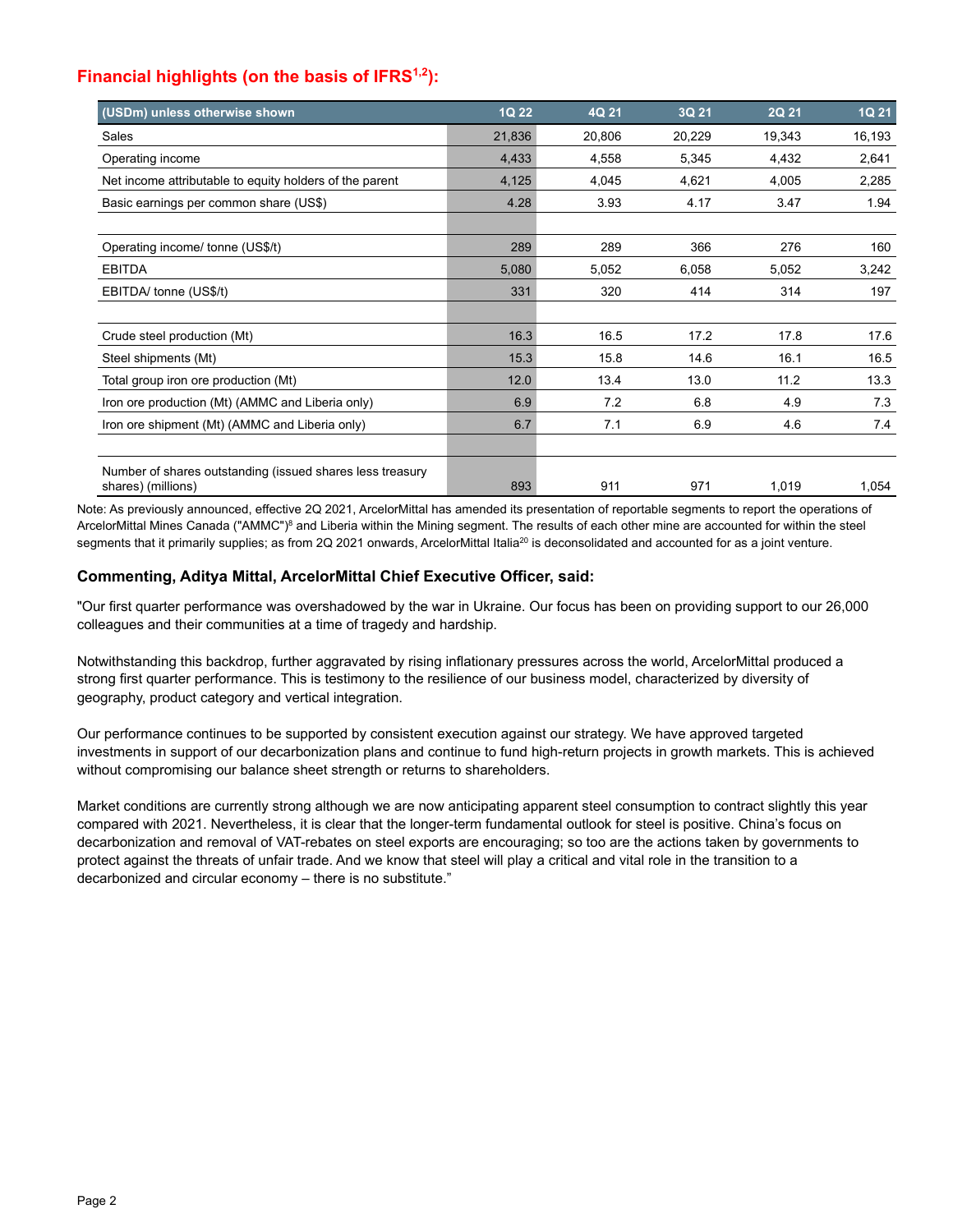## **Sustainable development and safety performance**

#### **Health and safety - Own personnel and contractors lost time injury frequency rate**

Protecting the health and wellbeing of employees remains the Company's overarching priority with ongoing strict adherence to World Health Organization guidelines (in respect of COVID-19), and specific government guidelines have been followed and implemented.

Health and safety performance based on own personnel and contractors lost time injury frequency ("LTIF") rate was 0.69x in the first quarter of 2022 ("1Q 2022") as compared to 0.74x in the fourth quarter of 2021 ("4Q 2021") and 0.78x in the first quarter of 2021<sup>3</sup> ("1Q 2021").

A concerted effort is underway to improve health and safety across the group and strengthen our safety culture. We have completed a comprehensive review of our efforts to eradicate accidents and fatalities, and have started 2022 with a refreshed company-wide commitment to put this fully into action.

Corporate oversight of safety has been strengthened, our Global Health & Safety Council is sharing and promoting best practice, peer-to-peer mentoring between sites has been introduced, training (which was reduced as a necessary precaution during COVID-19) has been strengthened and we are prioritizing support for underperforming units.

The Company is also tightening guidelines for mandatory leadership shop floor presence (which similar to training was reduced as a necessary precaution during COVID-19). All leaders must now spend a certain minimum time on the shop floor every week – when they must carry out a safety layered evaluation. While the Company policy has always specified leaders to regularly spend time on the shop floor, setting out a higher minimum accepted level for senior leaders will help reinforce the culture of visible felt leadership which we know has weakened in some regions as a result of COVID-19.

Furthermore reporting of proactive KPIs such as potential serious injury frequency (PSIF) will be also be strengthened. Every segment is required to put in place a quality assessment process for PSIFs. Understanding clearly why PSIFs happen is vitally important to tightening processes, improving behaviours and preventing fatalities. Widespread use of what we call 'quarantining' will also now be in place across all operations where plants are put into 'quarantine' if a seriously unsafe incident takes place or the plant is deemed to be at risk of a serious incident or fatality.

A change to the Company's executive remuneration policy has been made to reflect this focus.

## **Own personnel and contractors - Frequency rate3**

| Lost time injury frequency rate | 1Q 22 | 4Q 21 | 3Q 21 | <b>2Q 21</b> | <b>1Q 21</b> |
|---------------------------------|-------|-------|-------|--------------|--------------|
| <b>NAFTA</b>                    | 0.19  | 0.25  | 0.48  | 0.17         | 0.71         |
| Brazil                          | 0.10  | 0.30  | 0.10  | 0.26         | 0.17         |
| Europe                          | 1.13  | 1.09  | 1.38  | 1.41         | 0.94         |
| <b>ACIS</b>                     | 0.61  | 0.92  | 0.80  | 1.03         | 1.02         |
| Mining                          | 2.19  |       |       | 0.71         | 0.62         |
| <b>Total</b>                    | 0.69  | 0.74  | 0.76  | 0.89         | 0.78         |

## **Key sustainable development highlights:**

Developments in support of our decarbonization plans:

- Announced the agreement to acquire an 80% shareholding in voestalpine's world-class Hot Briquetted Iron ('HBI') plant located in Corpus Christi, Texas
- Established a strategic partnership with Greenko Group, India's leading energy transition company, and announced a \$0.6 billion project to build 975MW of renewable energy capacity
- Announced the acquisition of Scottish recycling business John Lawrie Metals Ltd
- Received confirmation that the Government of Ontario would invest CAD\$500 million of the total planned CAD\$1.8 billion investment in decarbonization technologies at ArcelorMittal Dofasco's plant in Hamilton. This follows the previous announcement that the Government of Canada would invest CAD\$400 million to the project
- Inaugurated a combined heat and power plant at ArcelorMittal Zenica, cutting sulphur dioxide and dust emissions by 80% and also cutting 18% of ArcelorMittal Zenica's total CO2 emissions
- Announced that it has successfully tested the use of green hydrogen in the production of direct reduced iron ("DRI") at its steel plant in Contrecoeur, Quebec

Developments in support of humanitarian aid:

• ArcelorMittal has been actively supporting the humanitarian relief efforts in Ukraine with \$7.6 million donated so far: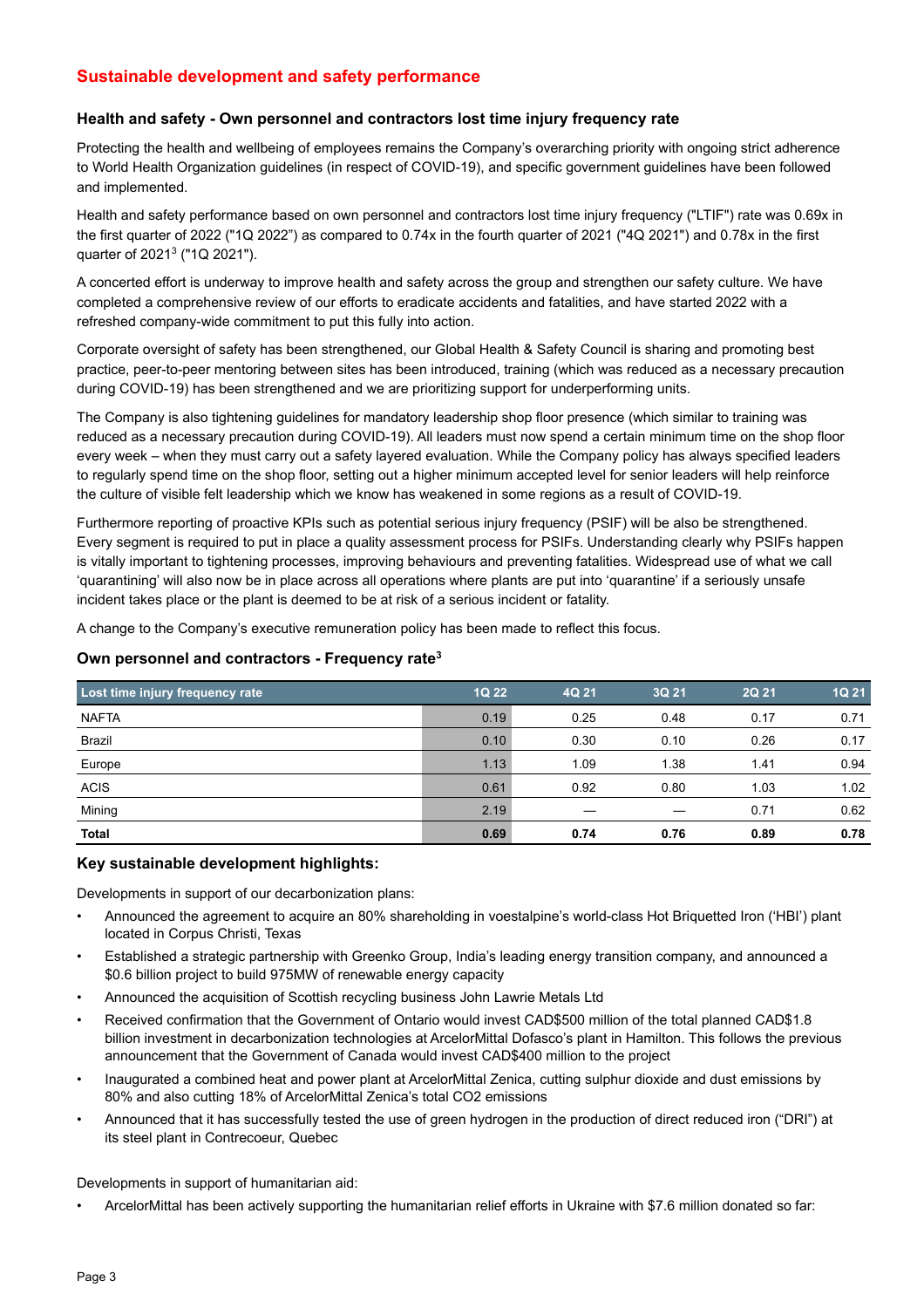- ArcelorMittal Kryvyi Rih made a \$1.0 million donation to humanitarian relief efforts in the city of Kryvyi Rih for the provision of food stocks, medical supplies and equipment for local hospitals.
- ArcelorMittal Kryvyi Rih has also donated a further \$1.0 million to the Ukrainian government's humanitarian efforts which are focused on providing food, shelter, medicine and clothing to refugees.
- In addition, ArcelorMittal is channeling donations from ArcelorMittal employees worldwide via the United Nations humanitarian effort UNICEF, with the Company matching donations made by employees. To date, over \$5.6 million in total has been donated in this way.
- The Company operated a program of voluntary evacuation to Poland and western Ukraine for family members of ArcelorMittal Kryvyi Rih employees, in response to demand. To date, approximately 1,000 individuals have been safely evacuated.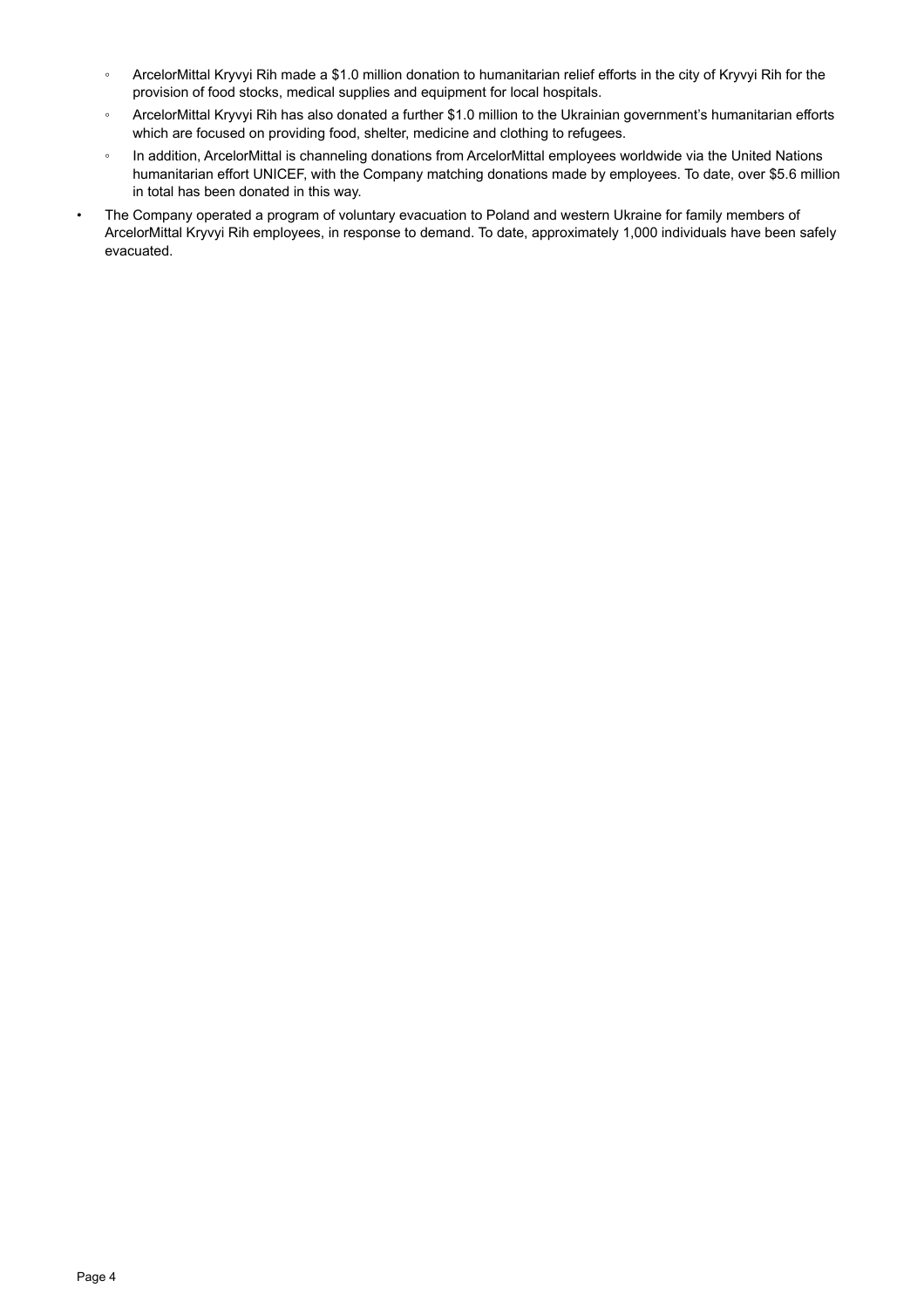## **Analysis of results for 1Q 2022 versus 4Q 2021 and 1Q 2021**

Total steel shipments in 1Q 2022 were 15.3Mt, -2.7% lower as compared with 15.8Mt in 4Q 2021 largely reflecting the impact of the war in Ukraine (ACIS down -20.3%) offset in part by improved NAFTA shipments +11.4%. Comparing to 1Q 202115, and adjusting for the change in scope (i.e. excluding the shipments of ArcelorMittal Italia<sup>20</sup> deconsolidated as from April 14, 2021), steel shipments in 1Q 2022 decreased by -1.6%: Europe +2.9% (scope adjusted), Brazil +5.9% offset in part by ACIS -20.2% and NAFTA -2.2%.

Sales in 1Q 2022 were \$21.8 billion as compared to \$20.8 billion for 4Q 2021 and \$16.2 billion for 1Q 2021. As compared to 4Q 2021, the 5.0% increase in sales was primarily due to higher average steel selling prices (+7.5%, supported by positive automotive contract resets), and higher mining revenue primarily due to higher iron ore reference prices (+28.2%), offset in part by lower steel shipment volumes (-2.7%). Sales in 1Q 2022 were +34.8% higher as compared to 1Q 2021 primarily due to significantly higher average steel selling prices (+46.0%) offset in part by lower iron ore reference prices (-15.3%) and the impacts of scope changes.

Depreciation for 1Q 2022 was lower at \$647 million as compared to \$712 million for 4Q 2021 including impacts from foreign exchange but higher as compared to \$601 million in 1Q 2021 driven by changes in the useful lives estimates for certain assets in Europe and Canada due to decarbonization projects, partially offset by foreign exchange benefit.

There were no impairment items for 1Q 2022 or 1Q 2021. Impairment reversal gain for 4Q 2021 amounted to \$218 million following improved cash flow projections in the context of decarbonization plans in Sestao (Spain) partially reversing the impairment recognized in 2015.

Operating income for 1Q 2022 was \$4.4 billion as compared to \$4.6 billion in 4Q 2021 and \$2.6 billion in 1Q 2021.

Income from associates, joint ventures and other investments<sup>11</sup> for 1Q 2022 was \$559 million as compared to \$383 million for 4Q 2021 and \$453 million in 1Q 2021. 1Q 2022 is higher than 4Q 2021 on account of results of AMNS Calvert<sup>7</sup> and AMNS India<sup>6</sup> and includes \$117 million Erdemir annual dividend received (as compared to \$89 million dividend received in 1Q 2021).

Net interest expense in 1Q 2022 was \$51 million as compared to \$49 million in 4Q 2021 and significantly lower than \$91 million in 1Q 2021, reflecting savings following the repayment of bonds.

Foreign exchange and other net financing losses in 1Q 2022 were \$140 million as compared to losses of \$111 million in 4Q 2021 and \$194 million in 1Q 2021. 1Q 2022 includes foreign exchange loss of \$46 million compared to \$30 million in 4Q 2021 and \$118 million in 1Q 2021. 4Q 2021 included a charge of \$61 million related to the repurchase of approximately \$395 million in aggregate principal amount of the Mandatorily Convertible Subordinated Notes ("MCN") on December 23, 2021.

ArcelorMittal recorded an income tax expense of \$555 million (including deferred tax benefit of \$140 million) in 1Q 2022 as compared to \$632 million (including deferred tax benefit of \$46 million) in 4Q 2021 and \$404 million (including deferred tax benefit of \$165 million) for 1Q 2021.

ArcelorMittal recorded net income for 1Q 2022 of \$4,125 million (\$4.28 basic earnings per common share), as compared to net income of \$4,045 million for 4Q 2021 (\$3.93 basic earnings per common share), and a net income of \$2,285 million for 1Q 2021 (\$1.94 basic earnings per common share).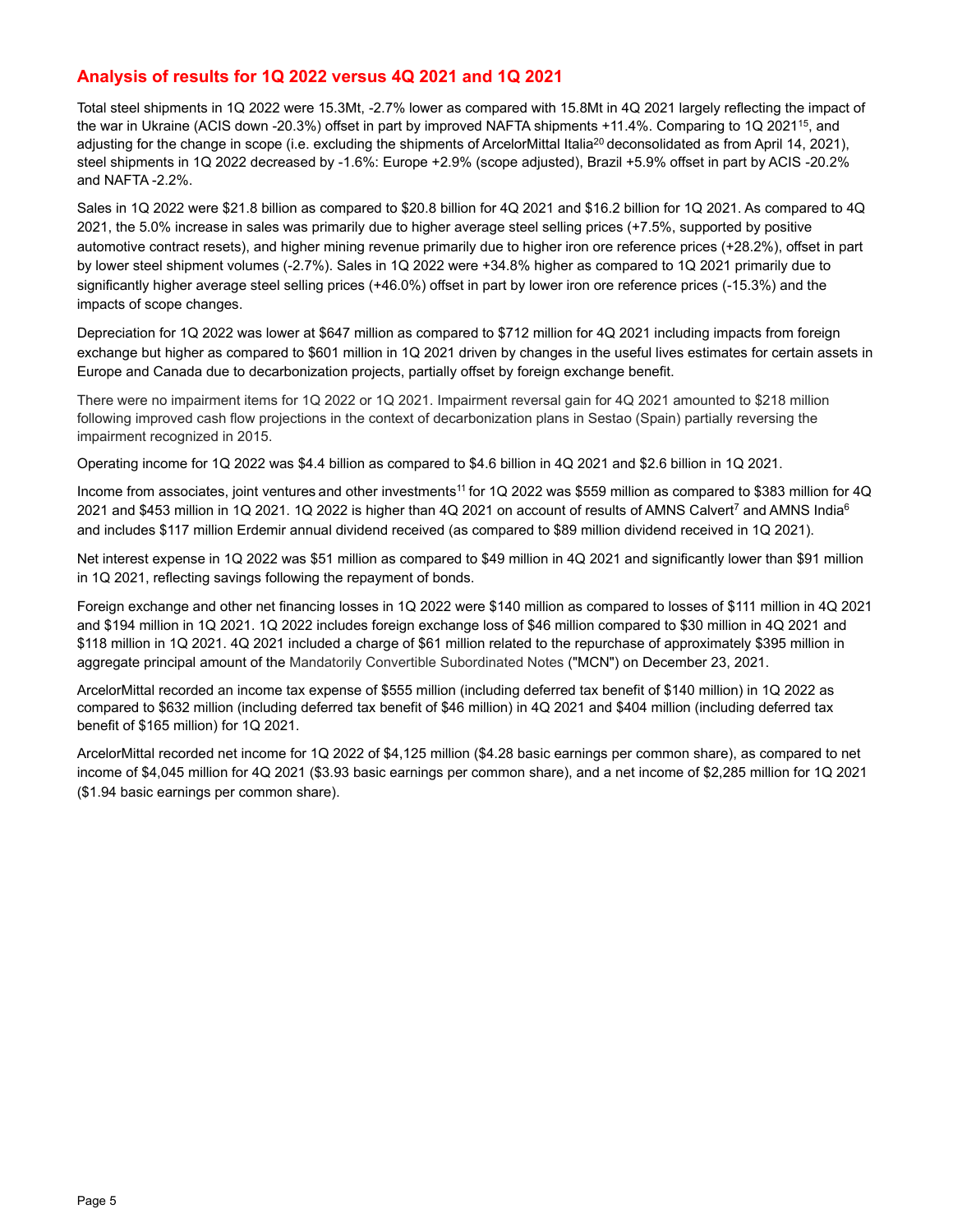# **Analysis of segment operations2, 14**

## **NAFTA**

| (USDm) unless otherwise shown        | <b>1Q 22</b> | 4Q 21 | 3Q 21 | <b>2Q 21</b> | <b>1Q 21</b> |
|--------------------------------------|--------------|-------|-------|--------------|--------------|
| Sales                                | 3,760        | 3.329 | 3.423 | 3.242        | 2,536        |
| Operating income                     | 1,054        | 939   | 925   | 675          | 261          |
| Depreciation                         | (93)         | (113) | (70)  | (71)         | (71)         |
| <b>EBITDA</b>                        | 1,147        | 1,052 | 995   | 746          | 332          |
| Crude steel production (kt)          | 2,077        | 2.046 | 1.994 | 2.272        | 2,175        |
| Steel shipments * (kt)               | 2,456        | 2.205 | 2,280 | 2,590        | 2,511        |
| Average steel selling price (US\$/t) | 1,322        | 1,341 | 1,303 | 1,062        | 850          |

\* NAFTA steel shipments include steel shipments sourced by the NAFTA segment from Group subsidiaries and sold to the Calvert JV that are eliminated on consolidation.

NAFTA segment crude steel production increased by +1.5% to 2.1Mt in 1Q 2022, as compared to 2.0Mt in 4Q 2021 despite the impact of the labour actions at ArcelorMittal Long Products Canada that negatively impacted 1Q 2022. As compared to 1Q 2021, crude steel production in 1Q 2022 declined -4.5% on account of these labour actions at ArcelorMittal Long Products Canada.

Steel shipments in 1Q 2022 increased by +11.4% to 2.5Mt, as compared to 2.2Mt in 4Q 2021, but declined by -2.2% as compared to 1Q 2021.

Sales in 1Q 2022 increased by +13.0% to \$3.8 billion, as compared to \$3.3 billion in 4Q 2021, primarily due to an increase in steel shipments offset in part by a -1.4% decrease in average steel selling prices (despite the positive impact of automotive contract resets). Sales increased by +48.2% in 1Q 2022 as compared to \$2.5 billion in 1Q 2021 primarily on account of higher average steel selling prices (+55.5%).

Operating income in 1Q 2022 was \$1,054 million as compared to \$939 million in 4Q 2021 and \$261 million in 1Q 2021.

EBITDA in 1Q 2022 of \$1,147 million was +9.0% higher as compared to \$1,052 million in 4Q 2021, primarily due to higher shipment volumes. EBITDA in 1Q 2022 was higher as compared to \$332 million in 1Q 2021 mainly due to a significant positive price-cost effect.

#### **Brazil**

| (USDm) unless otherwise shown        | <b>1Q 22</b> | 4Q 21 | 3Q 21 | <b>2Q 21</b> | <b>1Q 21</b> |
|--------------------------------------|--------------|-------|-------|--------------|--------------|
| <b>Sales</b>                         | 3,366        | 3,452 | 3,606 | 3,263        | 2,535        |
| Operating income                     | 674          | 892   | 1,164 | 1,028        | 714          |
| Depreciation                         | (58)         | (60)  | (59)  | (56)         | (53)         |
| Exceptional items                    |              |       | (123) |              |              |
| <b>EBITDA</b>                        | 732          | 952   | 1,346 | 1,084        | 767          |
| Crude steel production (kt)          | 3,040        | 3,117 | 3.112 | 3,150        | 3,034        |
| Steel shipments (kt)                 | 3,037        | 3,034 | 2,829 | 2,964        | 2,868        |
| Average steel selling price (US\$/t) | 1,039        | 1.049 | 1.196 | 1.038        | 837          |

Brazil segment crude steel production declined by -2.5% to 3.0Mt in 1Q 2022 as compared to 3.1Mt in 4Q 2021 primarily due to planned maintenance in Acindar (Argentina). Production was stable as compared to 3.0Mt in 1Q 2021.

Steel shipments were stable at 3.0Mt in 1Q 2022 and 4Q 2021, and +5.9% higher as compared to 2.9Mt in 1Q 2021 due to higher export volumes.

Sales in 1Q 2022 decreased by -2.5% to \$3.4 billion as compared to \$3.5 billion in 4Q 2021, primarily due to a 0.9% decrease in average steel selling prices (-4.4% in local currency). Sales in 1Q 2021 were lower at \$2.5 billion on account of lower average steel selling prices and lower steel shipments.

Operating income in 1Q 2022 of \$674 million was lower as compared to \$892 million in 4Q 2021 and \$714 million in 1Q 2021.

EBITDA in 1Q 2022 decreased by -23.1% to \$732 million as compared to \$952 million in 4Q 2021, primarily due to a negative price-cost effect. EBITDA in 1Q 2022 was \$732 million as compared to \$767 million in 1Q 2021 primarily due to higher costs offset in part by higher steel shipments and average steel selling prices.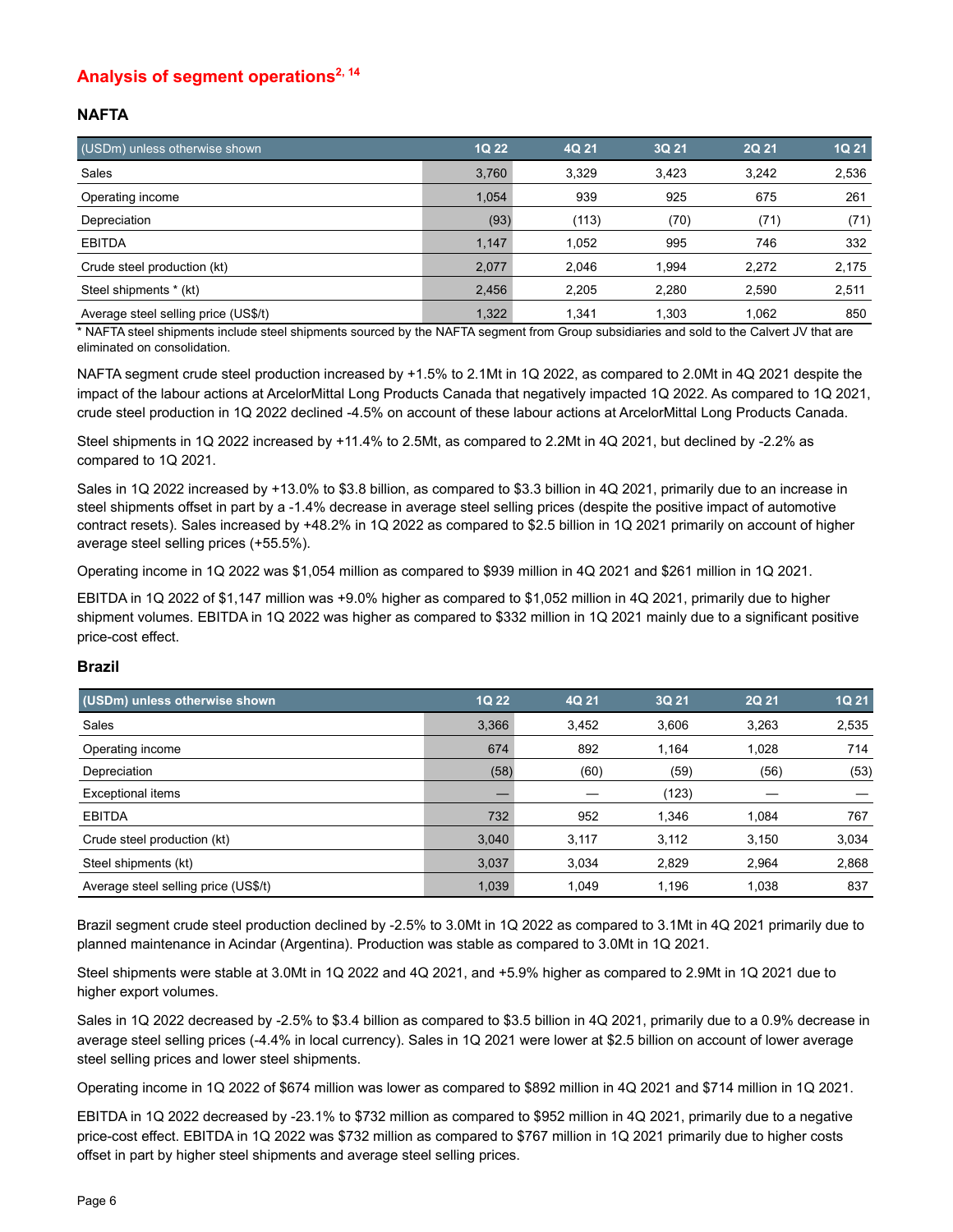## **Europe**

| (USDm) unless otherwise shown        | 1Q 22  | 4Q 21  | 3Q 21  | 2Q 21  | <b>1Q 21</b> |
|--------------------------------------|--------|--------|--------|--------|--------------|
| Sales                                | 13,043 | 12,079 | 11,228 | 10,672 | 9,355        |
| Operating income                     | 2,081  | 1,886  | 1,925  | 1,262  | 599          |
| Depreciation                         | (326)  | (353)  | (284)  | (316)  | (299)        |
| Impairment items                     |        | 218    |        |        |              |
| <b>EBITDA</b>                        | 2,407  | 2,021  | 2,209  | 1,578  | 898          |
| Crude steel production (kt)          | 8,689  | 8,621  | 9.091  | 9,386  | 9,697        |
| Steel shipments (kt)                 | 8,334  | 8,325  | 7,551  | 8,293  | 9,013        |
| Average steel selling price (US\$/t) | 1,218  | 1,110  | 1.098  | 948    | 813          |

Europe segment crude steel production was stable at 8.7Mt in 1Q 2022 as compared to 8.6Mt in 4Q 2021, but lower by -10.4% as compared to 1Q 2021 due to the change in scope. Following the formation of a public-private partnership between Invitalia and AM InvestCo Italy renamed Acciaierie d'Italia Holding (ArcelorMittal's subsidiary party to the lease and purchase agreement for the ILVA business)<sup>20</sup>, ArcelorMittal has deconsolidated the assets and liabilities as from mid-April 2021. Adjusted for this change of scope, crude steel production was stable in 1Q 2022 as compared to 1Q 2021.

Steel shipments in 1Q 2022 were stable at 8.3Mt as compared to 4Q 2021 and lower as compared to 9.0Mt in 1Q 2021. Adjusted for scope, shipments in 1Q 2022 were +2.9% higher as compared to 1Q 2021.

Sales in 1Q 2022 increased by +8.0% to \$13.0 billion, as compared to \$12.1 billion in 4Q 2021, primarily due to +9.7% higher average selling prices (supported by positive automotive price resets). Sales were higher than 1Q 2021 with the impacts of higher prices offsetting the change in scope, as discussed above.

Impairment charges for 1Q 2022 and 1Q 2021 were nil. Impairment reversal gain for 4Q 2021 amounted to \$218 million following improved cash flow projections in the context of decarbonization plans in Sestao (Spain) (partially reversing the impairment recognized in 2015).

Operating income in 1Q 2022 was \$2,081 million as compared to \$1,886 million in 4Q 2021 (including impairment reversal gain as discussed above) and \$599 million in 1Q 2021.

EBITDA in 1Q 2022 of \$2,407 million increased by +19.1%, as compared to \$2,021 million in 4Q 2021, primarily due to a positive price-cost effect with higher contract pricing more than offsetting higher raw material prices. 4Q 2021 was impacted by one-time charges of \$55 million related to an early retirement scheme in Spain. EBITDA in 1Q 2022 increased significantly as compared to \$898 million in 1Q 2021 primarily due to a positive price-cost effect.

## **ACIS**

| (USDm) unless otherwise shown        | <b>1Q 22</b> | 4Q 21 | 3Q 21 | 2Q 21 | <b>1Q 21</b> |
|--------------------------------------|--------------|-------|-------|-------|--------------|
| Sales                                | 2,086        | 2,539 | 2,419 | 2,768 | 2,128        |
| Operating income                     | 280          | 439   | 808   | 923   | 535          |
| Depreciation                         | (105)        | (118) | (112) | (110) | (110)        |
| <b>EBITDA</b>                        | 385          | 557   | 920   | 1,033 | 645          |
| Crude steel production (kt)          | 2,452        | 2.694 | 3.014 | 2.975 | 2,683        |
| Steel shipments (kt)                 | 2,071        | 2,597 | 2,367 | 2,801 | 2,595        |
| Average steel selling price (US\$/t) | 855          | 810   | 864   | 806   | 647          |

ACIS segment crude steel production in 1Q 2022 was -9.0% lower at 2.5Mt as compared to 2.7Mt in 4Q 2021 primarily due to suspension of production in Ukraine<sup>18</sup>. At the onset of the war in Ukraine, the Company announced the suspension of operations to protect its people and assets. Since then we have slowly restarted operations, and are currently operating one of three blast furnaces. Blast furnace No.6 (approximately 20% of Kryvyi Rih capacity), was restarted on April 11, 2022 (to resume low levels of pig iron production). Iron ore production is currently running at about 50-60% capacity.

Steel shipments in 1Q 2022 decreased by -20.3% to 2.1Mt as compared to 2.6Mt in 4Q 2021 and were lower by -20.2% as compared to 1Q 2021, mainly due to the impacts of Ukraine.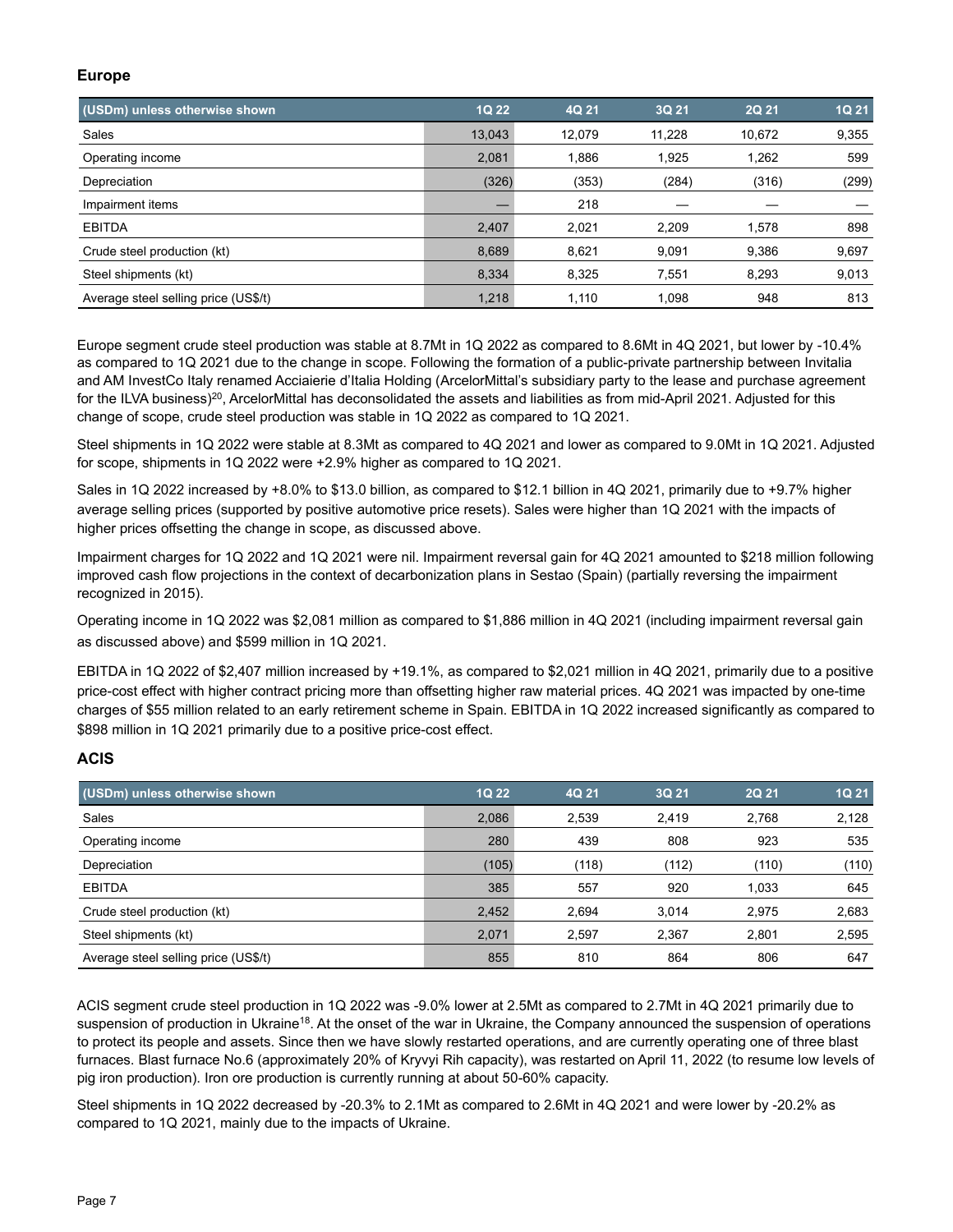Sales in 1Q 2022 decreased by -17.9% to \$2.1 billion as compared to \$2.5 billion in 4Q 2021, primarily due to lower steel shipments offset in part by +5.6% higher average steel selling prices.

Operating income in 1Q 2022 was significantly lower at \$280 million (due to the factors as discussed above) as compared to \$439 million in 4Q 2021 and \$535 million in 1Q 2021.

EBITDA of \$385 million in 1Q 2022 was -30.8% lower as compared to \$557 million in 4Q 2021, primarily due to lower steel shipments and higher costs. EBITDA in 1Q 2022 was lower as compared to \$645 million in 1Q 2021 due to higher costs and lower steel shipments offset in part higher average steel selling prices.

#### **Mining**

| (USDm) unless otherwise shown | <b>1Q 22</b> | 4Q 21 | 3Q 21 | 2Q 21 | <b>1Q 21</b> |
|-------------------------------|--------------|-------|-------|-------|--------------|
| Sales                         | 933          | 824   | 1,153 | 889   | 1,179        |
| Operating income              | 511          | 343   | 741   | 508   | 779          |
| Depreciation                  | (56)         | (57)  | (56)  | (56)  | (59)         |
| <b>EBITDA</b>                 | 567          | 400   | 797   | 564   | 838          |
|                               |              |       |       |       |              |
| Iron ore production (Mt)      | 6.9          | 7.2   | 6.8   | 4.9   | 7.3          |
| Iron ore shipment (Mt)        | 6.7          | 7.1   | 6.9   | 4.6   | 7.4          |

Note: Mining segment includes iron ore operations of ArcelorMittal Mines Canada and ArcelorMittal Liberia.

Iron ore production decreased in 1Q 2022 by -3.2% to 6.9Mt as compared to 4Q 2021 and was -4.8% lower as compared to 1Q 2021. Lower production in 1Q 2022 was primarily due to seasonally lower production driven by severe weather conditions in AMMC.

Iron ore shipments decreased in 1Q 2022 by -6.3% to 6.7Mt as compared to 7.1Mt in 4Q 2021, primarily driven by seasonally lower shipments at AMMC (severe weather and associated logistics issues) and a rail incident in Liberia. 1Q 2022 iron ore shipments decreased by -10.2% as compared to 1Q 2021 primarily due to lower rail haulage and port shipments driven by severe weather conditions at AMMC and the rail incident in Liberia.

Operating income in 1Q 2022 increased to \$511 million as compared to \$343 million in 4Q 2021 but was lower as compared to \$779 million in 1Q 2021.

EBITDA in 1Q 2022 increased by +41.8% to \$567 million as compared to \$400 million in 4Q 2021, largely reflecting the positive impact of higher iron ore reference prices (+28.2%), higher quality premia and lower freight costs offset in part by lower iron ore shipments (-6.3%). EBITDA in 1Q 2022 was lower as compared to \$838 million in 1Q 2021, primarily due to lower iron ore reference prices (-15.3%) and lower shipments (-10.2%).

## **Joint ventures**

ArcelorMittal has investments in various joint ventures and associate entities globally. The Company considers the Calvert (50% equity interest) and AMNS India (60% equity interest) joint ventures to be of particular strategic importance, warranting more detailed disclosures to improve the understanding of their operational performance and value to the Company.

#### **Calvert7**

| (USDm) unless otherwise shown       | <b>1Q 22</b> | 4Q 21 | 3Q 21 | <b>2Q 21</b> | <b>1Q 21</b> |
|-------------------------------------|--------------|-------|-------|--------------|--------------|
| Production (100% basis) (kt)*       | 1.124        | 1.068 | 1.239 | 1.234        | 1.261        |
| Steel shipments (100% basis) (kt)** | 1.171        | 1.052 | 1.203 | .155         | 1.137        |
| EBITDA (100% basis)***              | 327          | 270   | 397   | 270          | 154          |

\* Production: all production of the hot strip mill including processing of slabs on a hire work basis for ArcelorMittal group entities and third parties, including stainless steel slabs; \*\* Shipments: including shipments of finished products processed on a hire work basis for ArcelorMittal group entities and third parties, including stainless steel products; \*\*\* EBITDA of Calvert presented here on a 100% basis as a stand-alone business and in accordance with the Company's policy, applying the weighted average method of accounting for inventory.

Calvert's hot strip mill ("HSM") production during 1Q 2022 totaled 1.1Mt, higher as compared to 4Q 2021 (impacted by a planned shutdown) and -10.9% lower than 1.3Mt in 1Q 2021.

Steel shipments in 1Q 2022 were +11.3% above 4Q 2021 due to improved automotive demand as well as non-auto recovering from the seasonally weak 4Q 2021.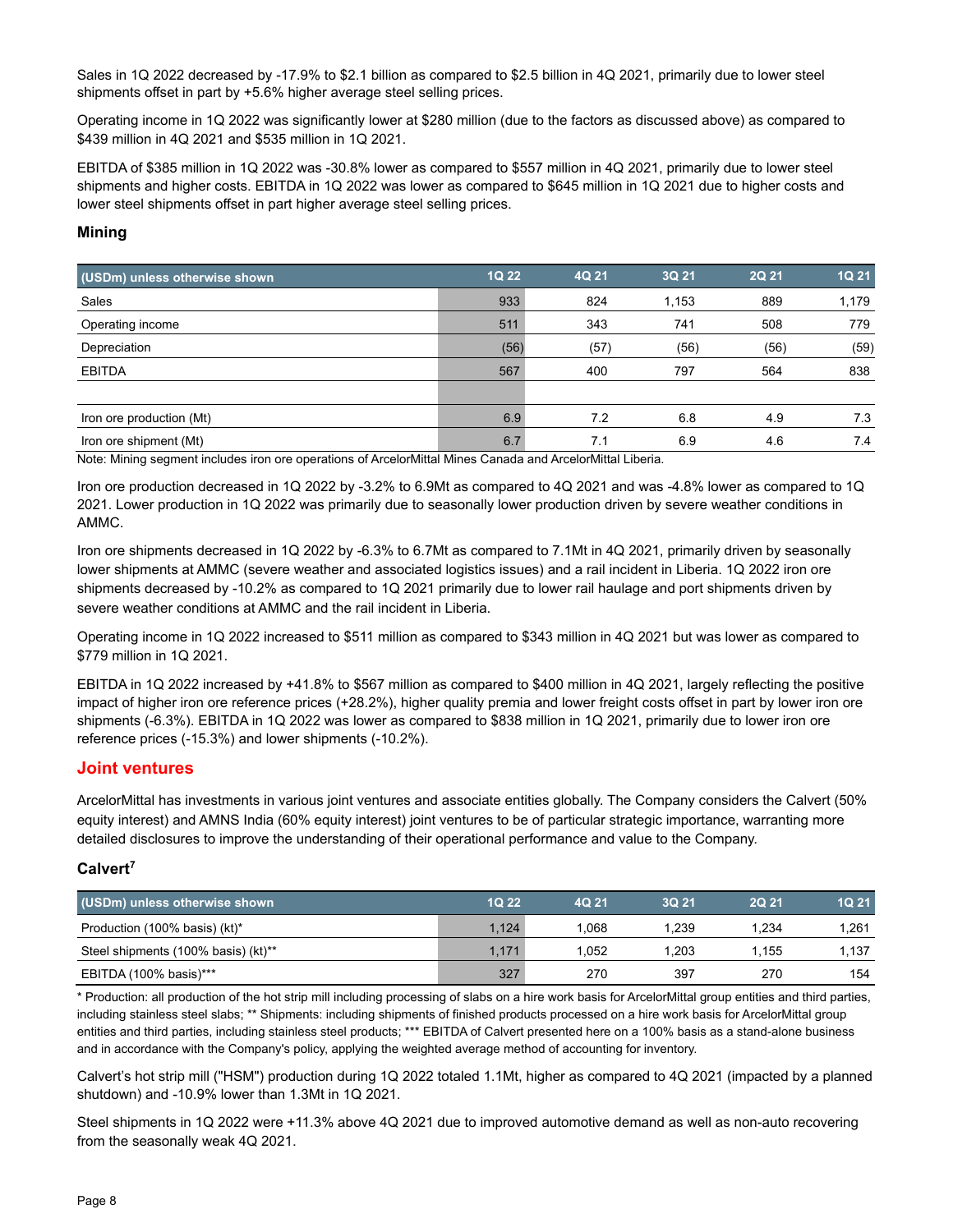EBITDA\*\*\* during 1Q 2022 of \$327 million (100% basis) was +21.1% higher than \$270 million in 4Q 2021, largely due to higher steel shipments.

#### **AMNS India6**

| (USDm) unless otherwise shown            | <b>1Q 22</b> | 4Q 21 | 3Q 21 | <b>2Q 21</b> | <b>1Q 21</b> |
|------------------------------------------|--------------|-------|-------|--------------|--------------|
| Crude steel production (100% basis) (kt) | 1.730        | 1.847 | 1.891 | 1.831        | 1.824        |
| Steel shipments (100% basis) (kt)        | 1.732        | 1.731 | 1.765 | 1.718        | .700         |
| EBITDA (100% basis)                      | 470          | 435   | 551   | 607          | 403          |

Crude steel production in 1Q 2022 decreased by -6.3% to 1.7Mt as compared to 1.8Mt in 4Q 2021 primarily due to planned maintenance. Crude steel production in 1Q 2022 decreased by 5.2% as compared to 1.8Mt in 1Q 2021.

Steel shipments in 1Q 2022 were stable as compared to 4Q 2021 and 1Q 2021.

AMNS India EBITDA of \$470 million (100% basis) was +8.0% higher as compared to \$435 million in 4Q 2021, with the contribution from external sale of pellets from the newly commissioned Odisha plant offset in part by a negative price cost impact.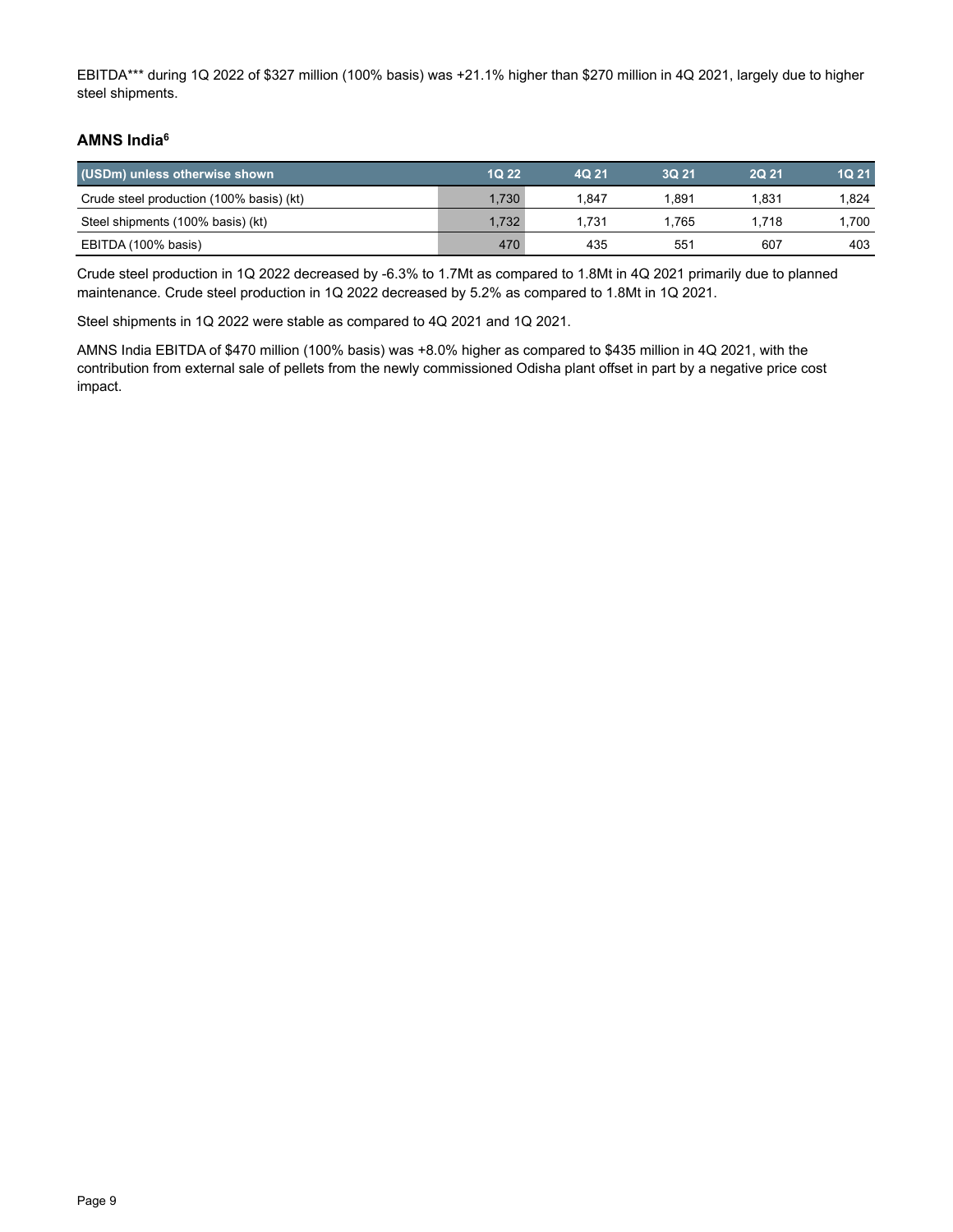# **Liquidity and Capital Resources**

Net cash provided by operating activities for 1Q 2022 was \$2,034 million as compared to \$4,154 million in 4Q 2021 and \$997 million in 1Q 2021. Net cash provided by operating activities in 1Q 2022 includes a working capital investment of \$2,047 million as compared to working capital release of \$22 million in 4Q 2021 and a working capital investment of \$1,634 million in 1Q 2021. 1Q 2022 working capital requirements were driven by relatively robust finished steel prices including positive automotive contract price resets and elevated raw material prices. Based on current market conditions, the Company expects a further working capital investment in 2Q 2022.

Capex of \$529 million in 1Q 2022 compares to \$1,145 million in 4Q 2021 and \$619 million in 1Q 2021. Capex for FY 2022 is still expected to total \$4.5 billion. Capex outside of strategic capex and decarbonization projects is now expected to be \$2.9 billion in 2022, having been lowered by \$0.2 billion due to reduced activity in Ukraine. Decarbonization capex is expected to be \$0.3 billion in 2022 (net of government support). Capex on strategic envelope projects has been increased by \$0.2 billion to \$1.3 billion to include the renewables project in India. The pellet plant project in Ukraine has been temporarily suspended.

Net cash used in other investing activities in 1Q 2022 was \$77 million as compared to \$90 million in 4Q 2021 as compared to net cash provided by other investing activities of \$887 million in 1Q 2021. 1Q 2022 cash outflow primarily relates to the acquisition of the Scottish scrap recycling business John Lawrie Metals Ltd. 4Q 2021 cash outflow primarily relates to the \$45 million investment through the XCarb™ innovation fund10 (including carbon recycling company, LanzaTech). 1Q 2021 cash inflow primarily relates to \$0.6 billion cash received from the sale of 40 million Cleveland Cliffs shares and the recovery of the cash collateral (short-term deposits) for the TSR receivables retained in ArcelorMittal USA after its disposal.

Net cash used in financing activities results from movements in debt (including commercial paper) issuance and repayments, share buy backs, dividends and lease payments. Net cash used in financing activities in 1Q 2022 was \$185 million as compared to \$2,990 million in 4Q 2021 and \$1,338 million in 1Q 2021. In 1Q 2022, net cash used in financing activities includes an inflow from commercial paper portfolio offset by the reimbursement of an outstanding bond paid at maturity. In 4Q 2021, net cash used in financing activities includes an inflow of \$0.1 billion from commercial paper portfolio. In 1Q 2021, net cash used in financing activities includes an outflow of \$0.6 billion primarily related to \$0.3 billion decrease of commercial paper portfolio. During 1Q 2022, ArcelorMittal repurchased 18.3 million shares for a total value of \$569 million of which \$504 million was paid by the end of March 2022 with \$65 million settled in early April 2022. During 4Q 2021, ArcelorMittal repurchased 59.2 million shares for a total value of \$1.8 billion. In addition, the Company repurchased \$395 million in aggregate principal amount of its 5.50% Mandatorily Convertible Subordinated Notes ("MCN") due 2023 for an aggregate repurchase price of \$1,196 million, equivalent to repurchasing approximately 36.6 million shares (based on the minimum conversion ratio). During 1Q 2022, 4Q 2021 and 1Q 2021, the Company paid dividends of \$12 million, \$21 million and \$65 million, respectively, to minority shareholders. Outflows from lease payments and other financing activities were \$48 million in 1Q 2022 as compared to \$53 million in 4Q 2021 and \$49 million in 1Q 2021.

Gross debt increased to \$8.7 billion as of March 31, 2022, as compared to \$8.4 billion as of December 31, 2021 and \$11.4 billion as of March 31, 2021. Net debt declined by \$878 million to \$3.2 billion as of March 31, 2022 as compared to \$4.0 billion as of December 31, 2021 and \$5.9 billion as of March 31, 2021.

As of March 31, 2022, and December 31, 2021, Company had liquidity of \$11.1 billion and 9.9 billion, respectively. March 31, 2022 liquidity consisted of cash and cash equivalents of \$5.6 billion (December 31, 2021 cash and cash equivalents of \$4.4 billion) and \$5.5 billion of available credit lines<sup>9</sup>. As of March 31, 2022, the average debt maturity was 5.7 years.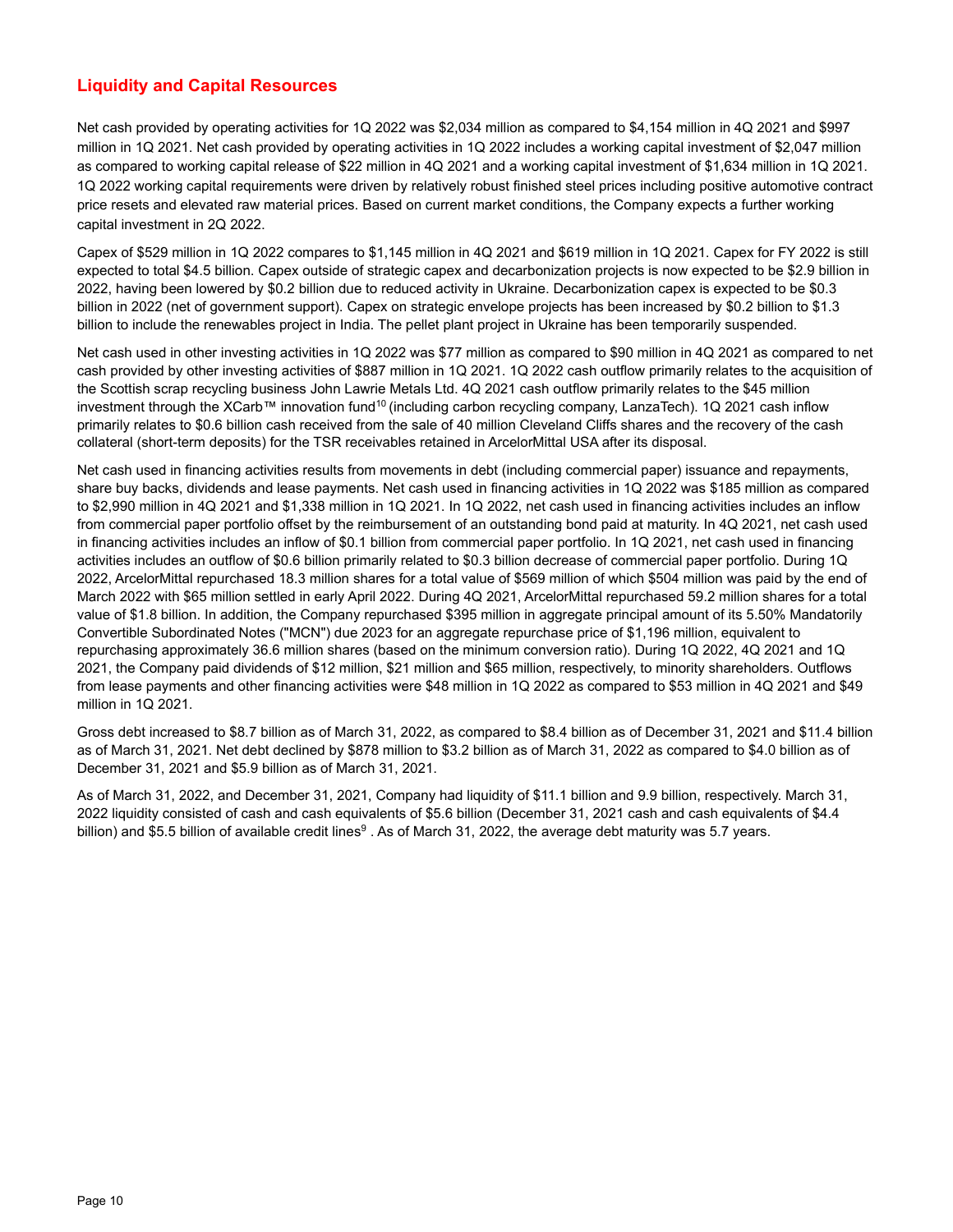## **Key recent developments**

- On May 2, 2022, ArcelorMittal announced that it has successfully tested the use of green hydrogen in the production of direct reduced iron ("DRI") at its steel plant in Contrecoeur, Quebec. ArcelorMittal's ambition is to lead the decarbonization of the steel industry and this test is an important milestone in the Company's journey to produce zero carbon emissions steel via the DRI-based steelmaking route using green hydrogen as an input. The objective of the test was to assess the ability to replace the use of natural gas with green hydrogen in the iron ore reduction process. During this first test, 6.8% of natural gas was replaced with green hydrogen during a 24-hour period, which contributed to a measurable reduction in CO2 emissions. The green hydrogen used in the test was produced by a third-party owned electrolyser (device that produces green hydrogen from electricity and water) and was then transported to Contrecoeur. This is a major step forward since the iron ore reduction process alone contributes to more than 75% of ArcelorMittal Long Products Canada's ("AMLPC") overall CO2 emissions. AMLPC is evaluating the possibility of carrying out further tests in the coming months by increasing the use of green hydrogen at the DRI plant, which could eventually reduce CO2 emissions in Contrecoeur by several hundred thousand tonnes per year. The potential use of electrolysers to produce green hydrogen in Contrecoeur will depend on certain criteria, particularly the availability of sufficient electricity to power the units.
- On April 29, 2022, ArcelorMittal published its 2021 integrated annual review, 'Smarter steels for people and planet'. The review underpins the Company's commitment to transparent reporting. It has been produced to reflect the guiding principles of the Value Reporting Foundation and in-line with the Global Reporting Index (GRI) Sustainability Reporting Standards, the United Nations Global Compact, and the European Union's Directive 2014/95/EU on non-financial reporting. The Integrated Annual Review is a central element in the Company's commitment to engage stakeholders and communicate our financial and non-financial performance. It provides an overview of the Company's performance in 2021, outlines progress against its strategic priorities, and details its short- and long-term plans.
- On April 26, 2022, ArcelorMittal announced that it had completed its \$1.0 billion share buyback program announced on February 11, 2022 under the authorization given by the annual general meeting of shareholders of June 8, 2021. By market close on April 25, 2022, ArcelorMittal had repurchased 31,751,960 shares for a total value of €911 million (equivalent to \$1.0 billion) at an approximate average price per share of €28.68.
- On April 14, 2022, ArcelorMittal announced it had signed an agreement to acquire an 80% shareholding in voestalpine's world-class Hot Briquetted Iron ('HBI') plant located in Corpus Christi, Texas. The transaction values the Corpus Christi operations at \$1 billion, with \$680 million cash out and closing is expected in 3Q 2022, subject to customary regulatory approvals. The state-of-the-art plant, which was opened in October 2016, is one of the largest of its kind in the world. It has an annual capacity of two million tonnes of HBI, a high-quality feedstock made through the direct reduction of iron ore which is used to produce high-quality steel grades in an EAF, but which can also be used in blast furnaces, resulting in lower coke consumption. HBI is a premium, compacted form of Direct Reduced Iron ('DRI') developed to overcome issues associated with shipping and handling DRI. Ideally located with its own deep-water port with unused land on the site which provides options for further development. voestalpine has retained a 20% interest in the plant - with a corresponding offtake agreement - ArcelorMittal would own 100% of any future development. The remaining balance of production will be delivered to third parties under existing supply contracts, and to ArcelorMittal facilities, including to AMNS Calvert in Alabama, upon the commissioning of its 1.5 million tonne EAF, expected in the second half of 2023.
- On March 30, 2022, Votorantim exercised its put option right to sell its entire equity interest in ArcelorMittal Brasil to the Company, following the acquisition of Votorantim S.A.'s long steel business in Brazil in 2018, which became a wholly-owned subsidiary of ArcelorMittal Brasil. The exercise price is calculated pursuant to a contractual formula which applies a 6x multiple of ArcelorMittal Brasil Longs Business EBITDA for the trailing four quarters (subject to certain adjustments, such as the exclusion of any unusual, infrequent or abnormal events) less an assumed net debt of 6.2 billion reais, times 15%. ArcelorMittal Brasil's initial calculations indicate a value of approximately \$0.2 billion to the put option. ArcelorMittal Brasil is required to deliver to Votorantim its calculation of the exercise price, along with the proper documentation, by May 14, 2022.
- On March 22, 2022, ArcelorMittal announced it had established a strategic partnership with Greenko Group, India's leading energy transition company. The \$0.6 billion 975 MW project will combine solar and wind power and be supported by Greenko's hydro pumped storage project, which helps to overcome the intermittent nature of wind and solar power generation. The project provides for 250 MW of uninterrupted renewable power to be supplied annually to AMNS India (ArcelorMittal's joint venture company in India) under a 25-year off-take agreement to be entered into with AMNS India (starting in mid-2024). The project and land will be owned and funded by ArcelorMittal. Greenko will design, construct and operate the renewable energy facilities in Andhra Pradesh, Southern India. This will result in over 20% of the electricity requirement at AMNS India's Hazira plant coming from renewable sources, reducing carbon emissions by approximately 1.5Mt per year. The project provides an attractive return on investment for ArcelorMittal and offers AMNS India the dual benefits of lower electricity costs and lower CO2 emissions. The Company is studying the option to develop a second phase which would double the installed capacity.
- On March 2, 2022, ArcelorMittal announced its acquisition of Scottish recycling business John Lawrie Metals Ltd., as part of the company's strategy of increasing the use of scrap steel to lower CO2 emissions from steelmaking. John Lawrie Metals,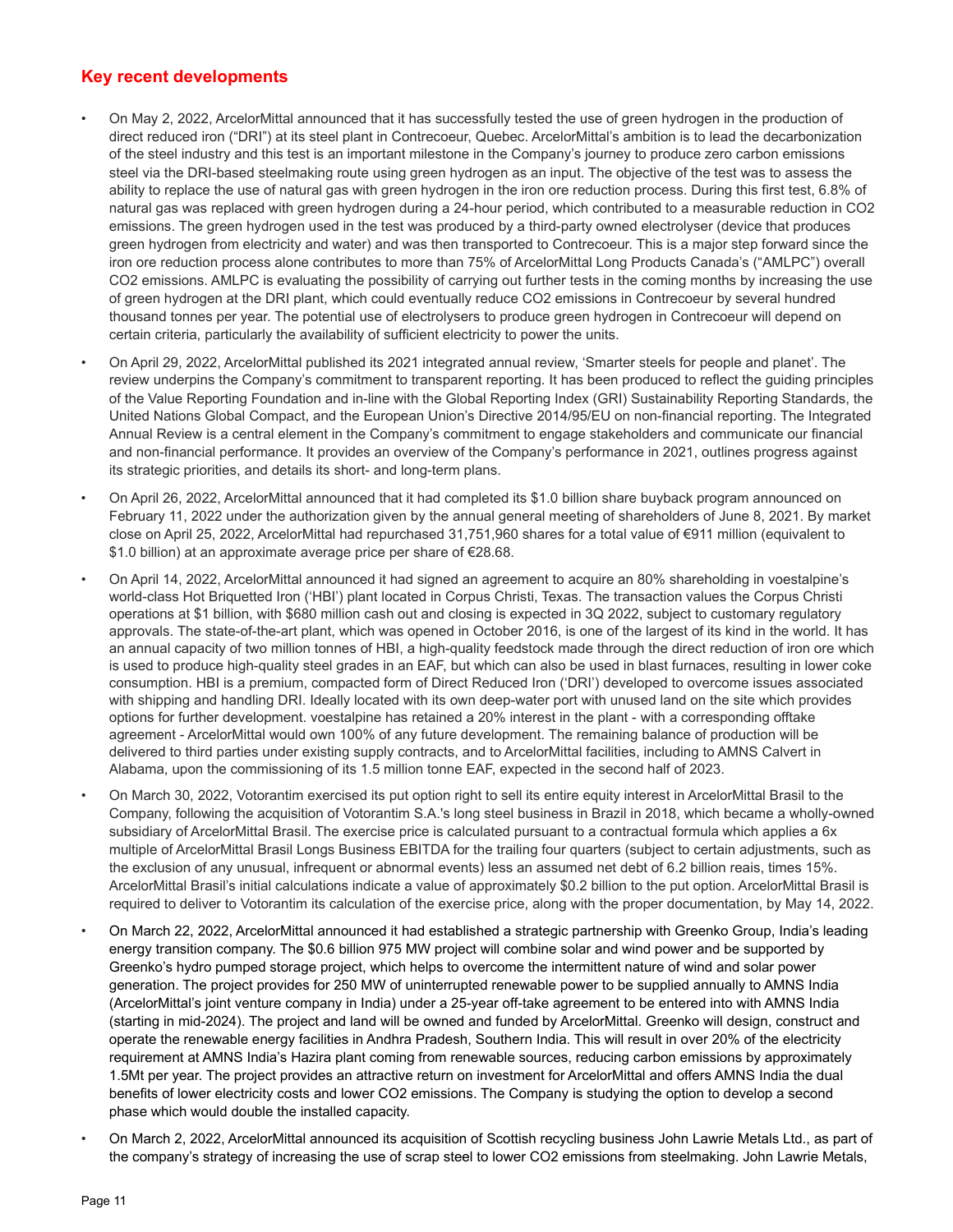is a leading consolidator of ferrous scrap metal, exports to steel producers mainly in western Europe. Increasing the use of scrap steel in both the EAF and blast furnace routes of steelmaking, is one of the five key levers of ArcelorMittal's decarbonization roadmap.

- On February 25, 2022, ArcelorMittal announced that its Significant Shareholder had decided not to further participate in its \$1.0 billion share buyback program. In its announcement of February 11, 2022 regarding a new \$1.0 billion share buyback program, ArcelorMittal had noted the declared intention of its Significant Shareholder to sell shares to it in proportion to shares purchased on the market to maintain its percentage shareholding. ArcelorMittal was subsequently informed by the Significant Shareholder that it had decided not to make such sales; accordingly, its percentage holding of issued and outstanding shares (which stood at 36.3% as of January 31, 2022) increased to 37.53% as of April 25, 2022, following completion of the \$1.0 billion share buy back program.
- On February 15, 2022, ArcelorMittal confirmed its plan for a CAD\$1.8 billion investment in decarbonization technologies at ArcelorMittal Dofasco's plant in Hamilton, following the announcement on February 15, 2022, that the Government of Ontario would invest CAD\$500 million in the project, which followed the previous announcement in July 2021 that the Government of Canada would invest CAD\$400 million in the project. The investment will reduce annual CO2 emissions at ArcelorMittal's Hamilton, Ontario operations by approximately 3 million tonnes, which represents approximately 60% of emissions. This means the Hamilton plant will transition away from the blast furnace-basic oxygen furnace steelmaking production route to the DRI – EAF production route, which carries a significantly lower carbon footprint. The project is scheduled to be complete by 2028.

## **Capital return**

On April 26, 2022, ArcelorMittal announced the completion of the \$1.0 billion share buyback program it had announced on February 11, 2022.

The Company is now announcing an increase in its 2022 buyback program to \$2.0 billion (of which \$1.0 billion has been completed) and, following shareholder approval at the AGM, the \$0.38/share base dividend will be paid in June 2022.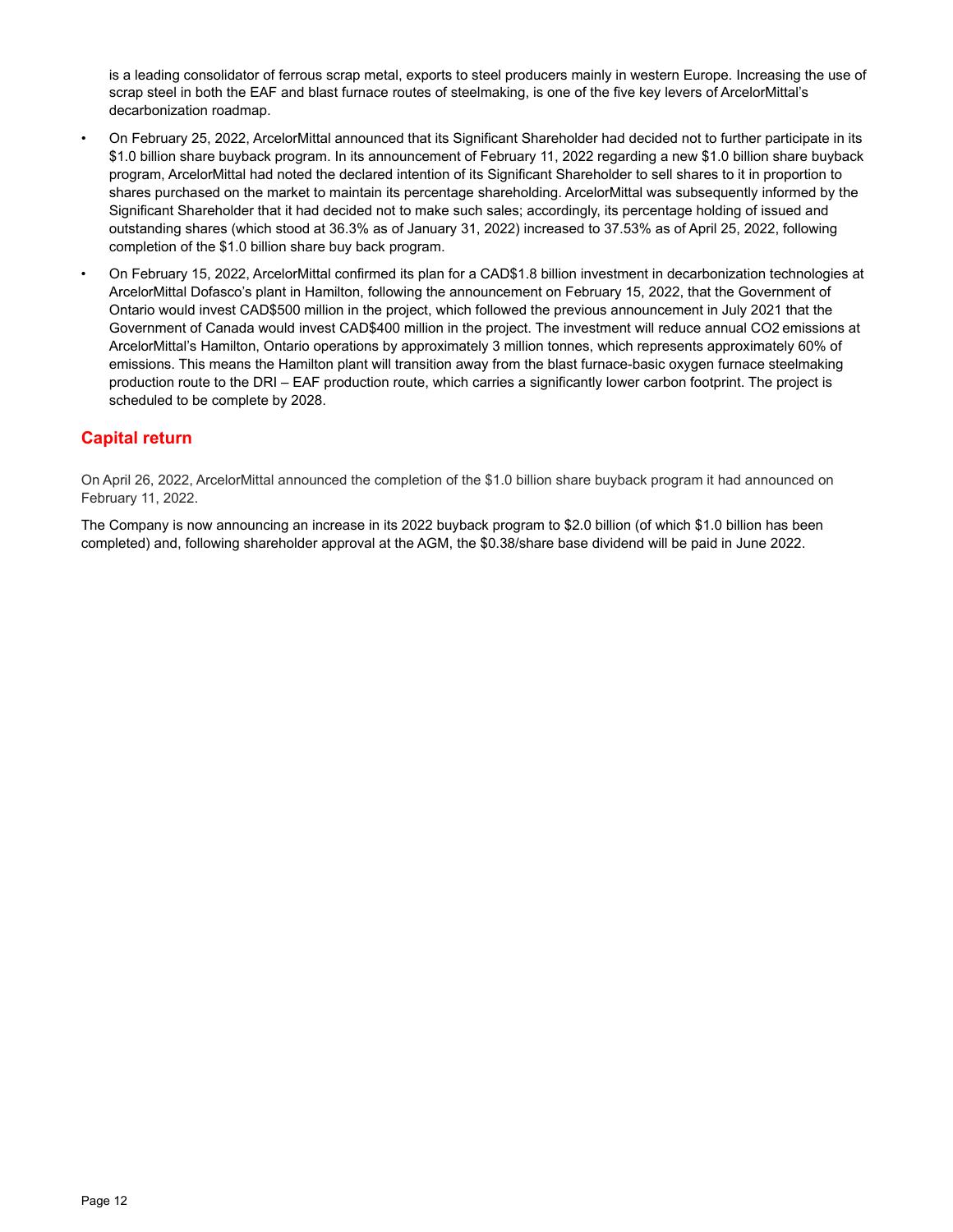# **Outlook**

Whilst we have updated our forecasts for apparent steel consumption (ASC) to reflect developments since 4Q 2021 results, with the exception of CIS, we have not changed our production plans and shipment forecasts - i.e. excluding CIS, we expect scopeadjusted shipments in 2022 to be above 2021 levels.

Based on the current economic outlook, ArcelorMittal now expects global apparent steel consumption ("ASC") to contract slightly in 2022 (by up to -1.0%) vs. the previous forecast for slight growth (of up to +1%). By region:

- In the US, ASC growth in 2022 is expected to be within the previous forecast range (+1.0% to +3.0%);
- In Europe, due to the negative impact of rising inflation, ASC in 2022 is expected to decline by between -4.0% to -2.0% (vs. the previous forecast of slight positive growth in the range of +0% to +2.0%);
- In Brazil, our forecast for ASC demand growth are unchanged (within the range of -10.0% to -8.0%);
- In India, our forecast for ASC demand growth are unchanged (within the range of +6% to +8%);
- We now forecast a significant contraction in demand in the CIS region (which includes Commonwealth of Independent States and Ukraine) by more than -10.0% (from previous range of +0% to +2%);
- In China, given the temporary economic weakness caused by COVID-19 restrictions, we now forecast ASC demand towards the bottom of the previous forecast range (-2.0% to 0%);
- We now forecast Global ex. China ASC to be broadly in line with 2021 (within the range of -0.5% to +0.5%), a downgrade from our previous estimate (+2.5% to +3.0%); and
- As a result, global ASC in 2021 is now forecast to contract by  $-1.0\%$  to  $+0\%$  in 2022 (versus  $+0.0\%$  to  $+1.0\%$  forecast previously).

How long strong market conditions will prevail remains uncertain and subject to many factors, but it is clear that the longer-term fundamental outlook for steel is positive. China's focus on decarbonization and removal of VAT-rebates on steel exports are encouraging; so too are the actions taken by governments to protect against the threats of unfair trade. And we know that steel will play a critical and vital role in the transition to a decarbonized and circular economy – there is no substitute.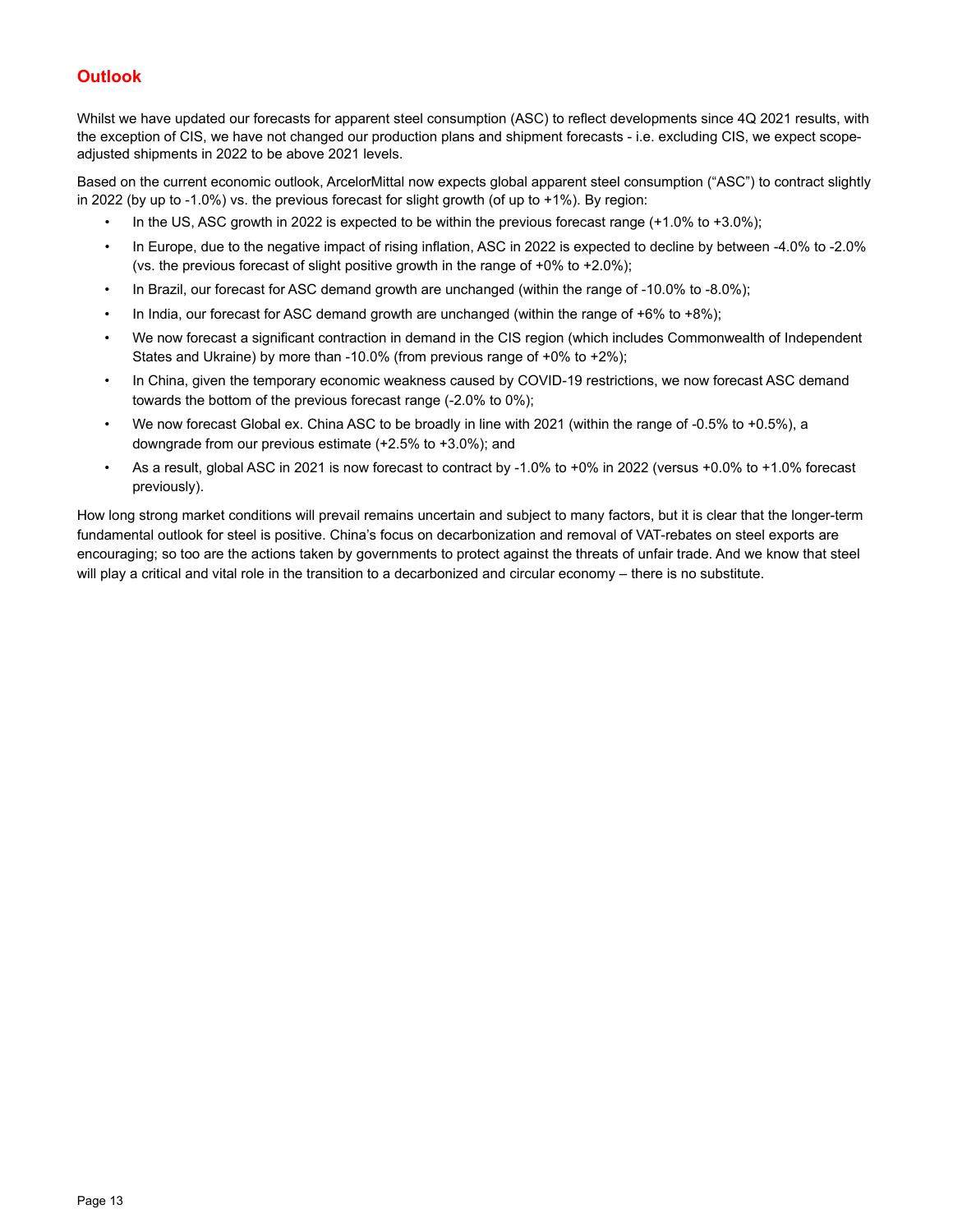# **ArcelorMittal Condensed Consolidated Statement of Financial Position<sup>1</sup>**

| In millions of U.S. dollars                             | Mar 31,<br>2022 | Dec 31,<br>2021 | Mar 31,<br>2021 |
|---------------------------------------------------------|-----------------|-----------------|-----------------|
| <b>ASSETS</b>                                           |                 |                 |                 |
| Cash and cash equivalents                               | 5,570           | 4,371           | 5,474           |
| Trade accounts receivable and other                     | 6,353           | 5,143           | 3,783           |
| Inventories                                             | 22,171          | 19,858          | 13,228          |
| Prepaid expenses and other current assets               | 6,487           | 5,567           | 3,160           |
| Asset held for sale                                     |                 |                 | 4,854           |
| <b>Total Current Assets</b>                             | 40,581          | 34,939          | 30,499          |
|                                                         |                 |                 |                 |
| Goodwill and intangible assets                          | 4,564           | 4,425           | 4,212           |
| Property, plant and equipment                           | 30,161          | 30,075          | 29,498          |
| Investments in associates and joint ventures            | 10,888          | 10,319          | 7,205           |
| Deferred tax assets                                     | 8,018           | 8,147           | 7,831           |
| Other assets <sup>12</sup>                              | 3,287           | 2,607           | 4,404           |
| <b>Total Assets</b>                                     | 97,499          | 90,512          | 83,649          |
|                                                         |                 |                 |                 |
| <b>LIABILITIES AND SHAREHOLDERS' EQUITY</b>             |                 |                 |                 |
| Short-term debt and current portion of long-term debt   | 2,413           | 1,913           | 2,813           |
| Trade accounts payable and other                        | 16,200          | 15,093          | 12,231          |
| Accrued expenses and other current liabilities          | 7,491           | 7,161           | 5,729           |
| Liabilities held for sale                               |                 |                 | 3,271           |
| <b>Total Current Liabilities</b>                        | 26,104          | 24,167          | 24,044          |
|                                                         |                 |                 |                 |
| Long-term debt, net of current portion                  | 6,309           | 6,488           | 8,552           |
| Deferred tax liabilities                                | 2,494           | 2,369           | 1,812           |
| Other long-term liabilities                             | 6,397           | 6,144           | 7,259           |
| <b>Total Liabilities</b>                                | 41,304          | 39,168          | 41,667          |
|                                                         |                 |                 |                 |
| Equity attributable to the equity holders of the parent | 53,798          | 49,106          | 40,000          |
| Non-controlling interests                               | 2,397           | 2,238           | 1,982           |
| <b>Total Equity</b>                                     | 56,195          | 51,344          | 41,982          |
| <b>Total Liabilities and Shareholders' Equity</b>       | 97,499          | 90,512          | 83,649          |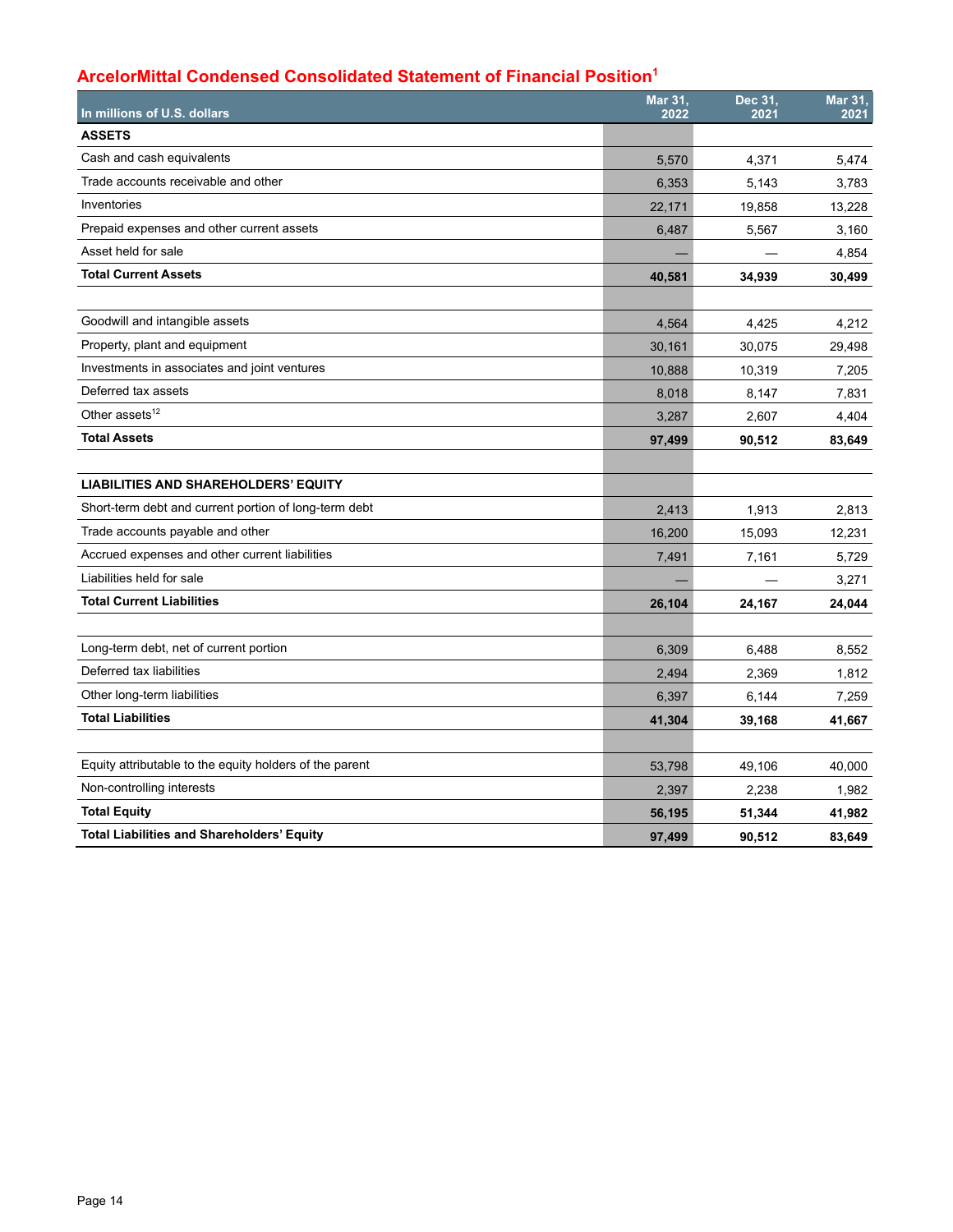# **ArcelorMittal Condensed Consolidated Statement of Operations1,5**

|                                                                     | <b>Three months ended</b> |                 |                         |                        |                 |  |  |
|---------------------------------------------------------------------|---------------------------|-----------------|-------------------------|------------------------|-----------------|--|--|
| In millions of U.S. dollars unless otherwise shown                  | Mar 31,<br>2022           | Dec 31,<br>2021 | <b>Sept 30,</b><br>2021 | <b>Jun 30,</b><br>2021 | Mar 31,<br>2021 |  |  |
| <b>Sales</b>                                                        | 21,836                    | 20,806          | 20,229                  | 19,343                 | 16,193          |  |  |
| Depreciation (B)                                                    | (647)                     | (712)           | (590)                   | (620)                  | (601)           |  |  |
| Impairment items (B)                                                |                           | 218             |                         |                        |                 |  |  |
| Exceptional items (B)                                               |                           |                 | (123)                   |                        |                 |  |  |
| <b>Operating income (A)</b>                                         | 4,433                     | 4,558           | 5,345                   | 4,432                  | 2,641           |  |  |
| Operating margin %                                                  | 20.3%                     | 21.9%           | 26.4 %                  | 22.9 %                 | 16.3%           |  |  |
| Income from associates, joint ventures and other<br>investments     | 559                       | 383             | 778                     | 590                    | 453             |  |  |
| Net interest expense                                                | (51)                      | (49)            | (62)                    | (76)                   | (91)            |  |  |
| Foreign exchange and other net financing loss                       | (140)                     | (111)           | (339)                   | (233)                  | (194)           |  |  |
| Income before taxes and non-controlling interests                   | 4,801                     | 4,781           | 5,722                   | 4,713                  | 2,809           |  |  |
| Current tax expense                                                 | (695)                     | (678)           | (938)                   | (768)                  | (569)           |  |  |
| Deferred tax benefit                                                | 140                       | 46              | 56                      | 226                    | 165             |  |  |
| Income tax expense (net)                                            | (555)                     | (632)           | (882)                   | (542)                  | (404)           |  |  |
| Income including non-controlling interests                          | 4,246                     | 4,149           | 4,840                   | 4,171                  | 2,405           |  |  |
| Non-controlling interests income                                    | (121)                     | (104)           | (219)                   | (166)                  | (120)           |  |  |
| Net income attributable to equity holders of the parent             | 4,125                     | 4,045           | 4,621                   | 4,005                  | 2,285           |  |  |
| Basic earnings per common share (\$)                                | 4.28                      | 3.93            | 4.17                    | 3.47                   | 1.94            |  |  |
| Diluted earnings per common share $(\$)$                            | 4.27                      | 3.92            | 4.16                    | 3.46                   | 1.93            |  |  |
| Weighted average common shares outstanding (in millions)            | 964                       | 1,030           | 1,109                   | 1,154                  | 1,178           |  |  |
| Diluted weighted average common shares outstanding (in<br>millions) | 966                       | 1,033           | 1,112                   | 1,157                  | 1,183           |  |  |
| <b>OTHER INFORMATION</b>                                            |                           |                 |                         |                        |                 |  |  |
| EBITDA $(C = A-B)$                                                  | 5,080                     | 5,052           | 6,058                   | 5,052                  | 3,242           |  |  |
| <b>EBITDA Margin %</b>                                              | 23.3 %                    | 24.3 %          | 29.9%                   | 26.1 %                 | 20.0%           |  |  |
| Total group iron ore production (Mt)                                | 12.0                      | 13.4            | 13.0                    | 11.2                   | 13.3            |  |  |
| Crude steel production (Mt)                                         | 16.3                      | 16.5            | 17.2                    | 17.8                   | 17.6            |  |  |
| Steel shipments (Mt)                                                | 15.3                      | 15.8            | 14.6                    | 16.1                   | 16.5            |  |  |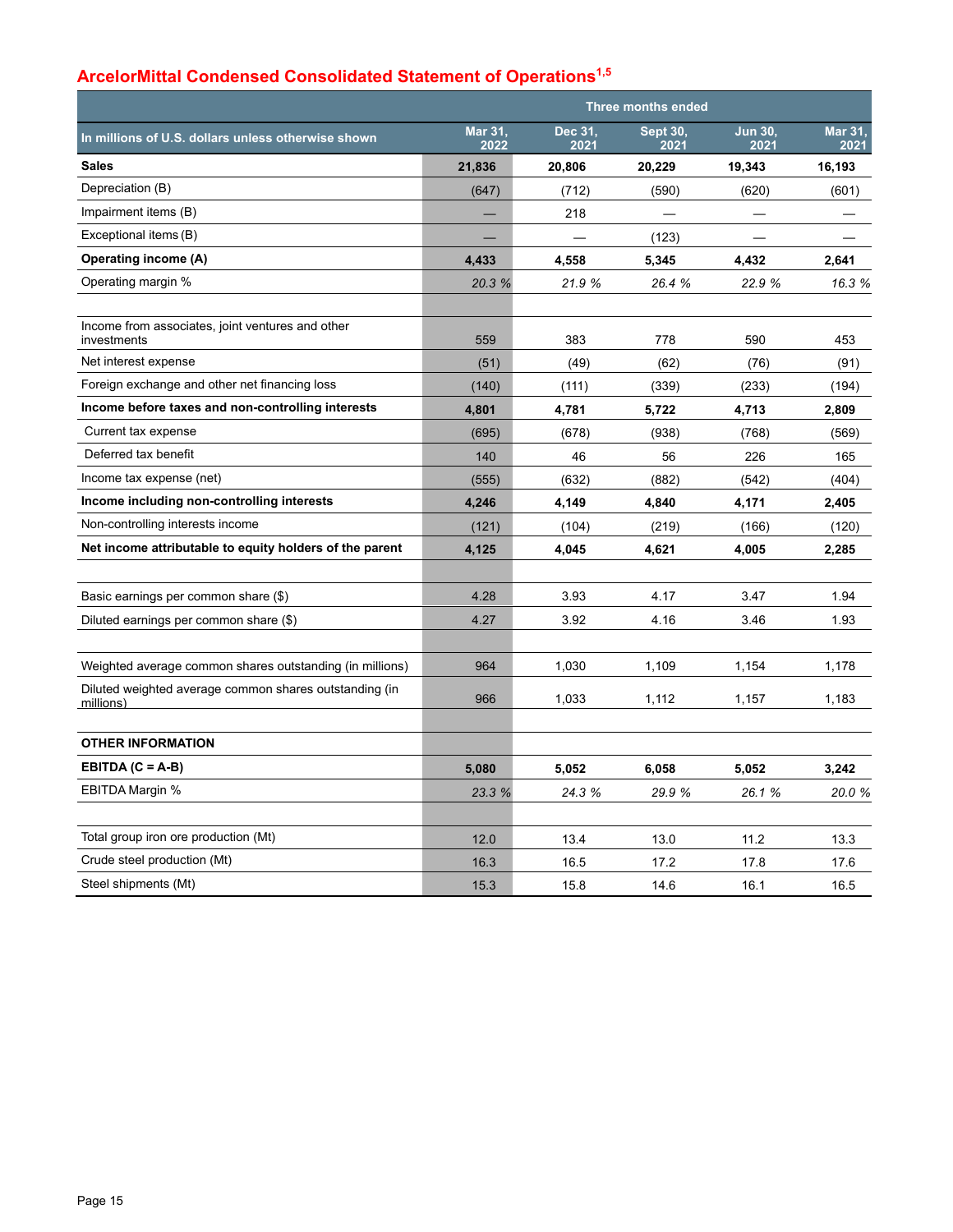# **ArcelorMittal Condensed Consolidated Statement of Cash flows<sup>1</sup>**

|                                                                              | <b>Three months ended</b> |                 |                         |                        |                        |
|------------------------------------------------------------------------------|---------------------------|-----------------|-------------------------|------------------------|------------------------|
| In millions of U.S. dollars                                                  | Mar 31.<br>2022           | Dec 31.<br>2021 | <b>Sept 30,</b><br>2021 | <b>Jun 30.</b><br>2021 | <b>Mar 31.</b><br>2021 |
| <b>Operating activities:</b>                                                 |                           |                 |                         |                        |                        |
| Income attributable to equity holders of the parent                          | 4,125                     | 4.045           | 4.621                   | 4.005                  | 2,285                  |
| Adjustments to reconcile net income to net cash provided by<br>operations:   |                           |                 |                         |                        |                        |
| Non-controlling interests income                                             | 121                       | 104             | 219                     | 166                    | 120                    |
| Depreciation and impairment items                                            | 647                       | 494             | 590                     | 620                    | 601                    |
| Exceptional items                                                            |                           |                 | 123                     |                        |                        |
| Income from associates, joint ventures and other investments                 | (559)                     | (383)           | (778)                   | (590)                  | (453)                  |
| Deferred tax benefit                                                         | (140)                     | (46)            | (56)                    | (226)                  | (165)                  |
| Change in working capital                                                    | (2,047)                   | 22              | (2,896)                 | (1,901)                | (1,634)                |
| Other operating activities (net)                                             | (113)                     | (82)            | 619                     | 238                    | 243                    |
| Net cash provided by operating activities (A)                                | 2,034                     | 4,154           | 2,442                   | 2,312                  | 997                    |
| Investing activities:                                                        |                           |                 |                         |                        |                        |
| Purchase of property, plant and equipment and intangibles (B)                | (529)                     | (1, 145)        | (675)                   | (569)                  | (619)                  |
| Other investing activities (net)                                             | (77)                      | (90)            | 1,184                   | 687                    | 887                    |
| Net cash (used in) / provided by investing activities                        | (606)                     | (1, 235)        | 509                     | 118                    | 268                    |
| <b>Financing activities:</b>                                                 |                           |                 |                         |                        |                        |
| Net proceeds / (payments) relating to payable to banks and<br>long-term debt | 379                       | 100             | (806)                   | (2, 232)               | (624)                  |
| Dividends paid to ArcelorMittal shareholders                                 |                           |                 | (28)                    | (284)                  |                        |
| Dividends paid to minorities (C)                                             | (12)                      | (21)            | (157)                   | (17)                   | (65)                   |
| Share buyback                                                                | (504)                     | (1,820)         | (1,703)                 | (997)                  | (650)                  |
| <b>Payments from Mandatorily Convertible Notes</b>                           |                           | (1, 196)        |                         |                        |                        |
| Lease payments and other financing activities (net)                          | (48)                      | (53)            | (46)                    | (250)                  | (49)                   |
| Net cash used in financing activities                                        | (185)                     | (2,990)         | (2,740)                 | (3,780)                | (1,388)                |
| Net increase / (decrease) in cash and cash equivalents                       | 1,243                     | (71)            | 211                     | (1,350)                | (123)                  |
| Cash and cash equivalents transferred from / (to) assets held<br>for sale    |                           |                 |                         | 10                     | (7)                    |
| Effect of exchange rate changes on cash                                      | $\overline{4}$            | 13              | (9)                     | 47                     | (106)                  |
| Change in cash and cash equivalents                                          | 1,247                     | (58)            | 202                     | (1, 293)               | (236)                  |
|                                                                              |                           |                 |                         |                        |                        |
| Free cash flow $(D=A+B+C)^{13}$                                              | 1,493                     | 2,988           | 1,610                   | 1,726                  | 313                    |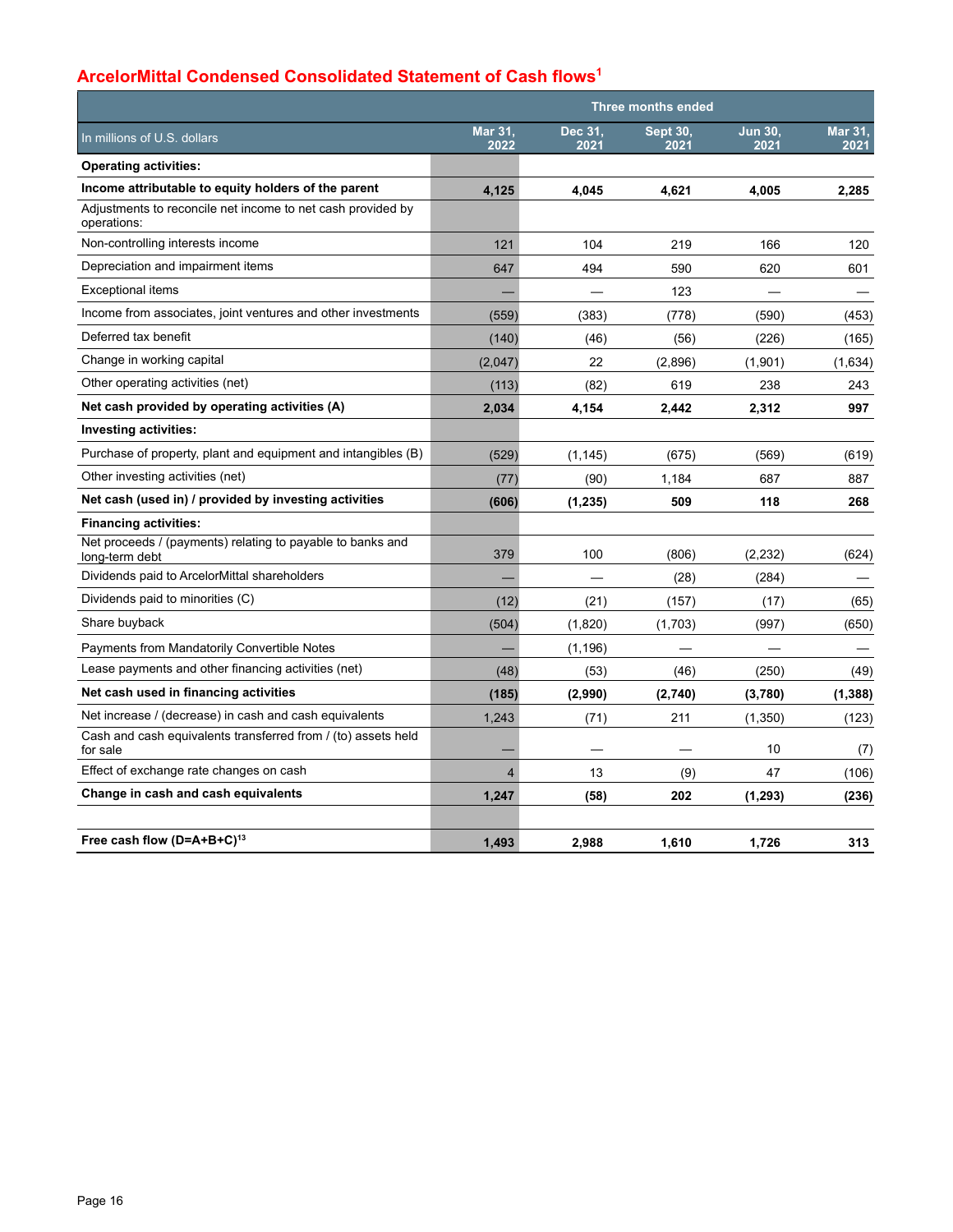# **Appendix 1: Product shipments by region<sup>1</sup>**

| (000'kt)      | <b>1Q 22</b> | 4Q 21 | 3Q 21 | 2Q 21 | <b>1Q 21</b> |
|---------------|--------------|-------|-------|-------|--------------|
| Flat          | 1,811        | 1,548 | 1,613 | 1,896 | 1,822        |
| Long          | 657          | 739   | 770   | 794   | 785          |
| <b>NAFTA</b>  | 2,456        | 2,205 | 2,280 | 2,590 | 2,511        |
| Flat          | 1,747        | 1,790 | 1,523 | 1,599 | 1,513        |
| Long          | 1,309        | 1,256 | 1,325 | 1,381 | 1,370        |
| <b>Brazil</b> | 3,037        | 3,034 | 2,829 | 2,964 | 2,868        |
| Flat          | 5,953        | 5,788 | 5,333 | 5,751 | 6,613        |
| Long          | 2,275        | 2,421 | 2,121 | 2,404 | 2,290        |
| <b>Europe</b> | 8,334        | 8,325 | 7,551 | 8,293 | 9,013        |
| <b>CIS</b>    | 1,405        | 2,067 | 1,684 | 2,097 | 2,035        |
| Africa        | 667          | 531   | 679   | 703   | 560          |
| <b>ACIS</b>   | 2,071        | 2,597 | 2,367 | 2,801 | 2,595        |

Note: "Others and eliminations" are not presented in the table

# **Appendix 2a: Capital expenditures1,2**

| (USDm)       | 1Q 22 | 4Q 21 | 3Q 21 | 2Q 21 | 1Q 21 |
|--------------|-------|-------|-------|-------|-------|
| <b>NAFTA</b> | 87    | 104   | 118   | 73    | 74    |
| Brazil       | 90    | 171   | 102   | 91    | 48    |
| Europe       | 187   | 473   | 231   | 235   | 343   |
| <b>ACIS</b>  | 90    | 266   | 139   | 120   | 94    |
| Mining       | 70    | 127   | 78    | 43    | 54    |
| <b>Total</b> | 529   | 1,145 | 675   | 569   | 619   |

Note: "Others" are not presented in the table

# **Appendix 2b: Capital expenditure projects<sup>21</sup>**

The following tables summarize the Company's principal growth and optimization projects involving significant capex.

For projects in which the targeted addition to EBITDA is indicated, such amount is based on numerous assumptions as to selling prices and input costs in particular.

## **Completed projects**

|              | Segment Site / unit  | <b>Project</b>     | Capacity / details                | Key date /<br>completion |
|--------------|----------------------|--------------------|-----------------------------------|--------------------------|
| <b>NAFTA</b> | ArcelorMittal Mexico | New hot strip mill | Production capacity of 2.5Mt/year | $2021^{(a)}$             |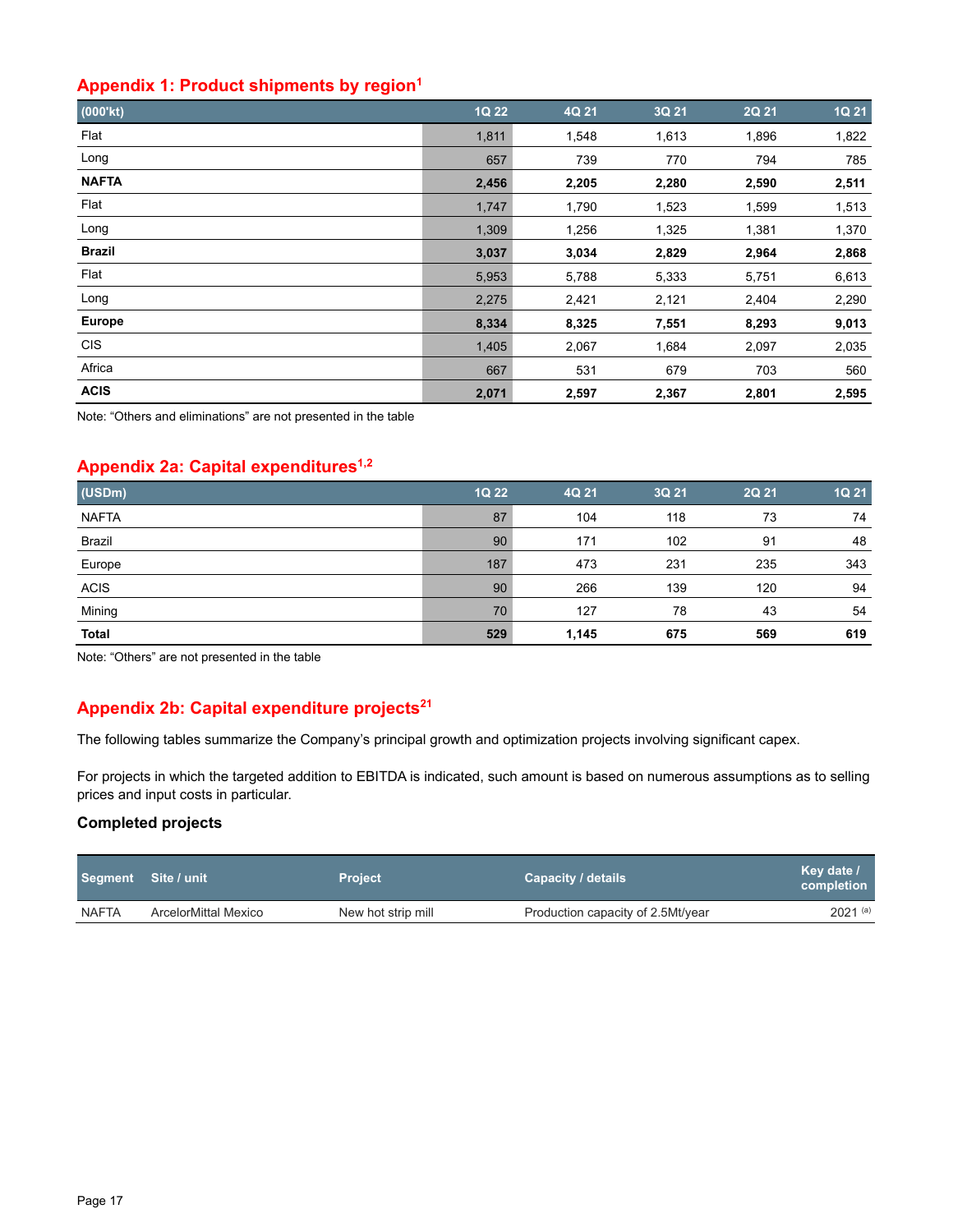## **Ongoing projects**

| <b>Segment</b> | Site / unit                           | <b>Project</b>                                | <b>Capacity / details</b>                                                                                                                                                | Key date /<br>forecast<br>completion |
|----------------|---------------------------------------|-----------------------------------------------|--------------------------------------------------------------------------------------------------------------------------------------------------------------------------|--------------------------------------|
| <b>NAFTA</b>   | ArcelorMittal Dofasco (Canada)        | Hot strip mill modernization                  | Replace existing three end of life coilers with<br>two state of the art coilers and new runout tables                                                                    | 1H 2022 <sup>(b)</sup>               |
| <b>NAFTA</b>   | ArcelorMittal Dofasco (Canada)        | #5 CGL conversion to AluSi®                   | Addition of up to 160kt/year Aluminum Silicon<br>(AluSi®) coating capability to #5 Hot-Dip<br>Galvanizing Line for the production of Usibor®<br>steels                   | 2H 2022 (c)                          |
| <b>Brazil</b>  | ArcelorMittal Vega Do Sul             | <b>Expansion project</b>                      | Increase hot dipped / cold rolled coil capacity<br>and construction of a new 700kt continuous<br>annealing line (CAL) and continuous galvanising<br>line (CGL) combiline | 4Q 2023 <sup>(d)</sup>               |
| Mining         | Liberia mine                          | Phase 2 premium product<br>expansion project  | Increase production capacity to 15Mt/year                                                                                                                                | 4Q 2023 <sup>(e)</sup>               |
| <b>NAFTA</b>   | Las Truchas mine (Mexico)             | Revamping and capacity<br>increase to 2.3MT   | Revamping project with 1Mtpa pellet feed<br>capacity increase (to 2.3 Mt/year) with DRI<br>concentrate grade capability                                                  | $2H$ 2023 <sup>(f)</sup>             |
| <b>Brazil</b>  | Serra Azul mine                       | 4.5Mtpa direct reduction pellet<br>feed plant | Facilities to produce 4.5Mt/year DRI quality<br>pellet feed by exploiting compact itabirite<br>iron ore                                                                  | 2H 2023 (g)                          |
| <b>Brazil</b>  | Monlevade                             | Sinter plant, blast furnace and<br>melt shop  | Increase in liquid steel capacity by 1.0Mt/year;<br>Sinter feed capacity of 2.3Mt/year                                                                                   | 2H 2024 (h)                          |
| <b>ACIS</b>    | ArcelorMittal Kryvyi Rih<br>(Ukraine) | <b>New Pellet Plant</b>                       | Facilities to produce 5.0 Mtpa pellets, replacing<br>two existing sinter plants ensuring<br>environmental compliance and improving<br>productivity                       | 4Q 2023<br>(under<br>review) $(i)$   |
| <b>Brazil</b>  | Barra Mansa                           | New section mill                              | Increase capacity of HAV bars and sections by<br>$0.4Mt$ /pa                                                                                                             | 1Q 2024 $(1)$                        |
| <b>Others</b>  | Andhra Pradesh (India)                | Renewable energy project                      | 975 MW of nominal capacity solar and wind<br>power                                                                                                                       | 1H 2024 $(k)$                        |

a) On September 28, 2017, ArcelorMittal announced a major \$1.0 billion investment program at its Mexican operations, which is focused on building ArcelorMittal Mexico's downstream capabilities, sustaining the competitiveness of its mining operations and modernizing its existing asset base. The program is designed to enable ArcelorMittal Mexico to meet the anticipated increased demand requirements from domestic customers, realize in full ArcelorMittal Mexico's production capacity of 5.3Mt and significantly enhance the proportion of higher added-value products in its product mix. The main investment will be the construction of a new hot strip mill. Upon completion, the project will enable ArcelorMittal Mexico to produce c.2.5Mt of flat rolled steel, long steel c.1.5Mt and the remainder made up of semi-finished slabs. Coils from the new hot strip mill will be supplied to domestic, non-auto, general industry customers. The hot strip mill project commenced late 4Q 2017, and the first coils were produced at the end of 2021 with ramp up progressing as per plan. Current potential EBITDA benefit in 2022 of ~\$0.1bn. The project is estimated potentially to add approximately \$250 million in EBITDA on full completion and post ramp up. The hot skin pass mill (HSPM) is expected to be completed in 2H 2022. In addition to the HSM project, a push pull pickling line (PPPL) is to be constructed to capture additional domestic volume through hot rolled pickled and oiled products. The PPPL has a capacity of up to 0.75Mtpa, and the first pickled and oiled coils are expected to be produced by 2H 2024.

b) Investment in ArcelorMittal Dofasco (Canada) to modernize the hot strip mill. The project is to install two new state of the art coilers and runout tables to replace three end of life coilers. The strip cooling system will be upgraded and include innovative power cooling technology to improve product capability. The project is estimated to be completed in 1H 2022. The project is estimated to potentially add >\$25 million of EBITDA on full completion and post ramp up.

c) Investment to replace #5 Hot-Dip Galvanizing Line Galvanneal coating capability with 160kt/year Aluminum Silicon (AluSi®) capability for the production of ArcelorMittal's patented Usibor® Press Hardenable Steel for automotive structural and safety components. With the investment, ArcelorMittal Dofasco will become the only Canadian producer of AluSi® coated Usibor®. This investment complements additional strategic North America developments, including a new EAF and caster at Calvert in the US and a new hot strip mill in Mexico, and will allow to capitalize on increasing Auto Aluminized PHS demand in North America. The project is expected to be completed in 2022, with the first coil planned for 2H 2022. The project is estimated to potentially add >\$40 million of EBITDA on full completion and post ramp up.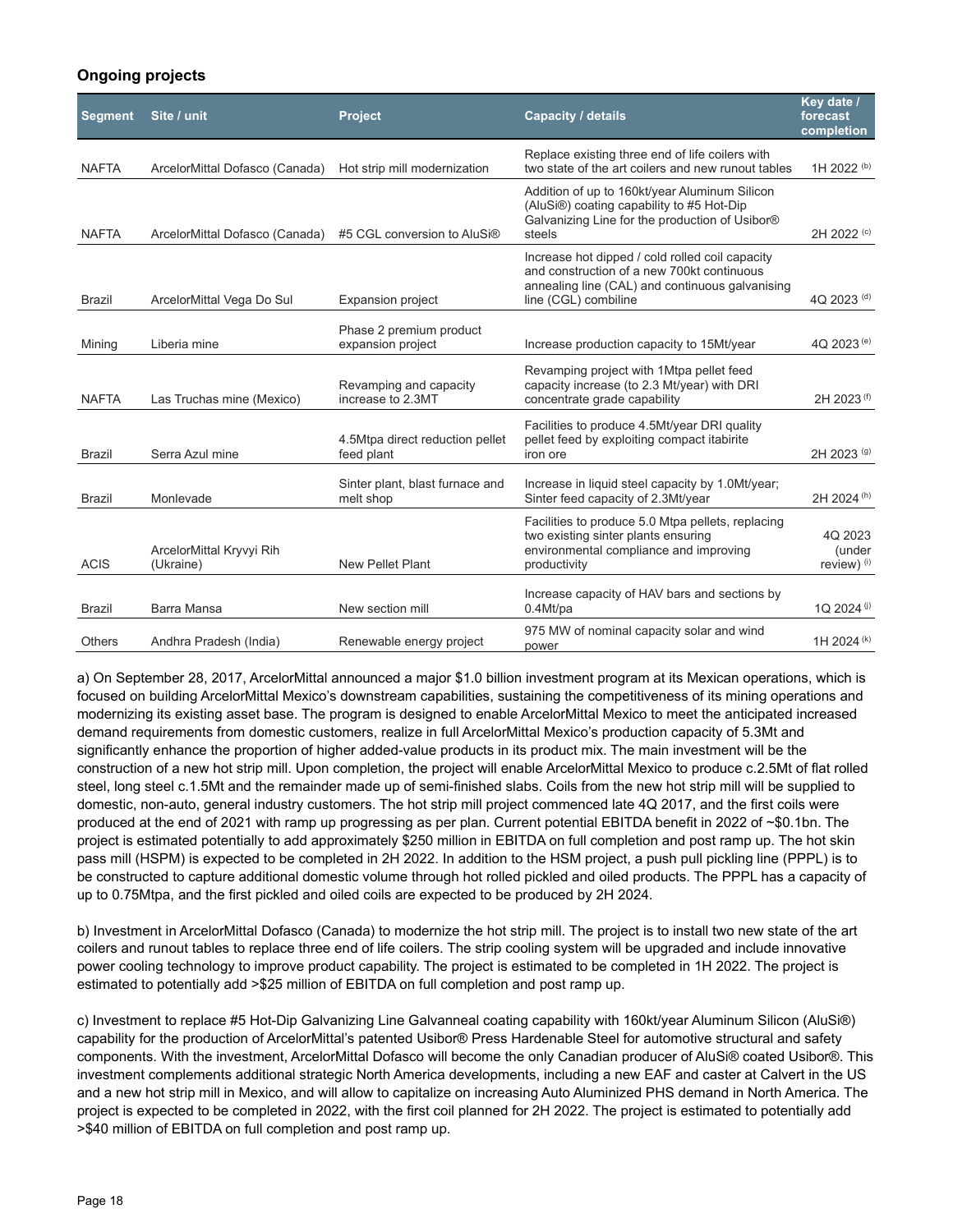d) In February 2021, ArcelorMittal announced the resumption of the Vega Do Sul expansion to provide an additional 700kt of cold-rolled annealed and galvanized capacity to serve the growing domestic market. The ~\$0.35 billion investment programme to increase rolling capacity with construction of a new continuous annealing line and CGL combiline (and the option to add a ca. 100kt organic coating line to serve construction and appliance segments), and upon completion, will strengthen ArcelorMittal's position in the fast growing automotive and industry markets through Advanced High Strength Steel products. The investments will look to facilitate a wide range of products and applications whilst further optimizing current ArcelorMittal Vega facilities to maximize site capacity and its competitiveness, considering comprehensive digital and automation technology. First equipment arriving on site and progressing in accordance with plan. Civil works and erection of acid regeneration plant and repair and inspection line is well advanced. The project is expected to be completed in 4Q 2023 and estimated potentially to add >\$0.1 billion of EBITDA on full completion and post ramp up.

e) ArcelorMittal Liberia has been operating a 5Mt direct shipping ore (DSO) since 2011 (Phase 1). In 2013, the Company had started construction of a Phase 2 project that envisaged the construction of 15Mtpa of concentrate sinter fines capacity and associated infrastructure; this project was then suspended due to the onset of Ebola in West Africa and the subsequent forcemajeure declaration by the onsite contracting companies. On September 10, 2021, ArcelorMittal signed with the Government of the Republic of Liberia an amendment to its Mineral Development Agreement which is currently under the legislative ratification process. Detailed construction design is well advanced. Main civil works contract progressing to plan, whilst tenders for key construction contracts and remaining equipment are underway. Under this project, first concentrate product is expected in late 2023, ramping up to 15Mtpa thereafter. The capex required to conclude the project, previously estimated at approximately \$0.8 billion, is under review given impacts of inflation and enlarged scope. Under the agreement, the Company has further expansion opportunities up to 30Mtpa. Other users may be allowed to invest for additional rail capacity. The project is estimated potentially to add approximately \$250 million of EBITDA on full completion and post ramp up.

f) ArcelorMittal Mexico is investing ~\$150 million to increase pellet feed production by 1Mtpa to 2.3Mtpa and improve concentrate grade in Las Truchas. This project will enable concentrate production to the blast furnace (BF) route (2.0Mtpa) and DRI route (0.3Mtpa) for a total of 2.3Mtpa. Primary target is to supply ArcelorMittal Mexico steel operations with high quality feed. Procurement of long lead time items (mills and pumps) and early works have started. Detailed engineering is ongoing. Road works are in progress. Production start-up is estimated in 2H 2023 and estimated potentially to add approximately \$50 million of EBITDA on full completion and post ramp up.

g) Approximately \$350 million investment at Serra Azul (Brazil) to construct facilities to produce 4.5Mtpa of DRI quality pellet feed to primarily supply ArcelorMittal Mexico steel operation. The project will allow to mine the compact itabirite iron ore. Environmental and operations licenses have been cleared. Detailed engineering is ongoing, hiring of drilling, earthworks and civil and procurement of main equipment are ongoing. Auxiliary buildings civil works has been initiated. Project start-up is estimated in 2H 2023. The project is estimated potentially to add ~\$100 million of EBITDA on full completion and post ramp up.

h) The Monlevade upstream expansion project consisting of the sinter plant, blast furnace and meltshop has recommenced in late 2021, following the anticipated improvement in Brazil domestic market. Detailed engineering is ongoing. Piling and civil works are under negotiation. Technical discussions have been started with erection companies. The project is estimated to be completed in 2H 2024 with a capex requirement of approximately \$0.5 billion. The project is estimated potentially to add >\$0.2 billion of EBITDA on full completion and post ramp up.

i) Investment in ArcelorMittal Kryvyi Rih to build a new 5.0Mtpa pellet plant which, together with the ongoing modernization of Sinter Plant 2, will ensure that all sinter operations in Kryvyi Rih are compliant with dust emissions environmental regulations and will enable cost reduction, quality and productivity improvement. In addition, the project will enable a CO2 footprint improvement by 750kt CO2/yr. First pellet was initially expected to be produced in 4Q 2023 with a capex requirement of approximately \$0.3 billion; however revised completion date and budget will depend on when the project can be effectively resumed due to the Russian invasion of Ukraine. The project is estimated potentially to add approximately \$70 million in EBITDA on full completion and post ramp up.

j) New ~\$0.25 billion investment in sections mill at Barra Mansa (Brazil) with 400ktpa production capacity. The aim of the project is to deliver higher added value products (HAV) (Merchant Bar and Special Bars) to increase domestic market share in HAV products and to enhance profitability. Main equipment is under negotiation with bidders, contract for disassembling of old mill to open space for the new equipment has been awarded. The project commenced in 2022 and is expected to be completed by 1Q 2024. The project is estimated potentially to add \$0.1 billion of EBITDA on full completion and post ramp up.

k) This \$0.6 billion investment, combining solar and wind power, will be supported by Greenko's hydro pumped storage project, which helps to overcome the intermittent nature of wind and solar power generation. The project is owned and funded by ArcelorMittal. Greenko will design, construct and operate the facilities in Andhra Pradesh, Southern India. AMNS India will enter into a 25 year off-take agreement with ArcelorMittal to purchase 250 MW of renewable electricity annually from the project,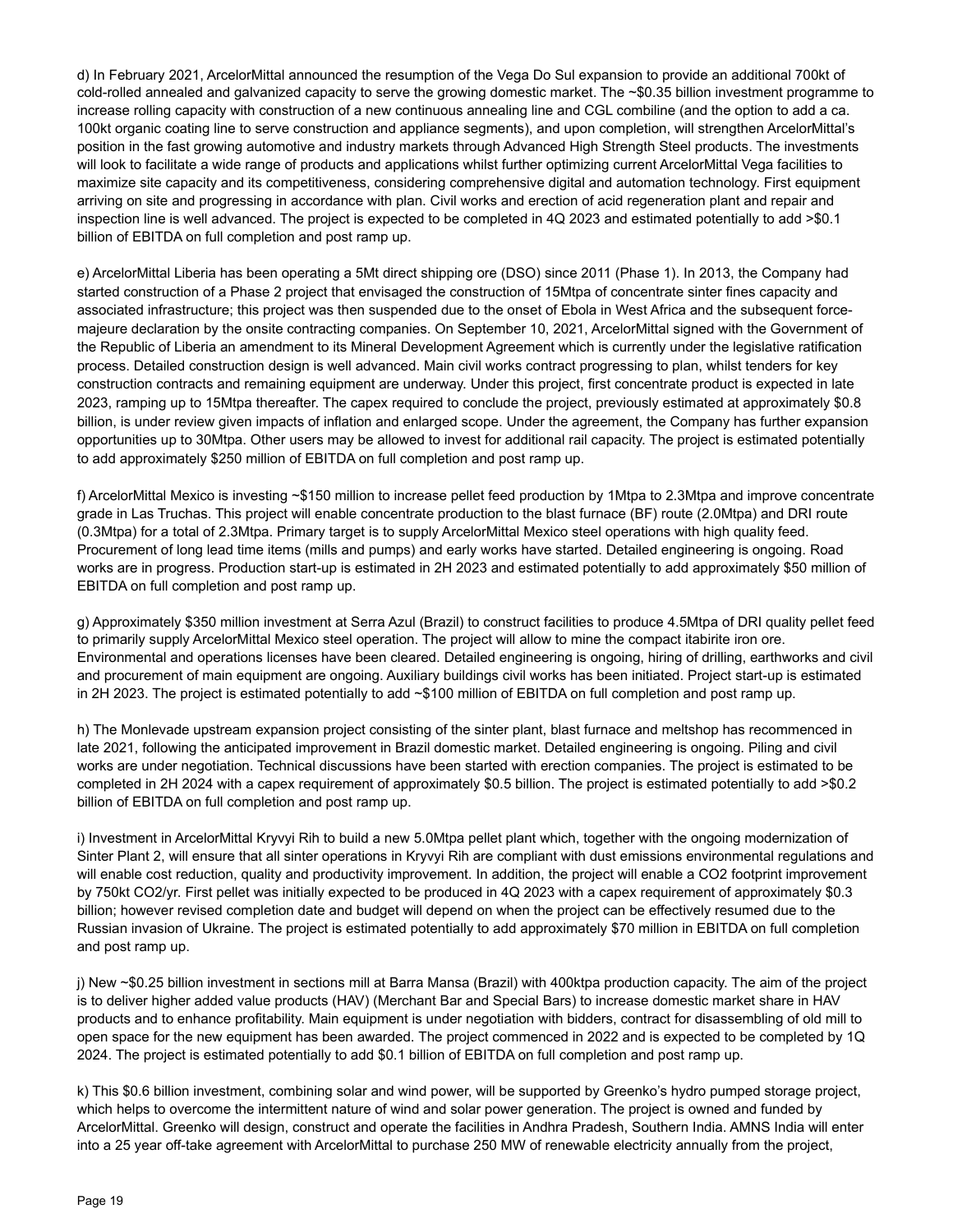resulting in over 20% of the electricity requirement at AMNS India's Hazira plant coming from renewable sources, reducing carbon emissions by approximately 1.5Mt per year. The project commissioning is expected by mid-2024 and estimated potentially to add \$70 million of EBITDA (excluding savings at AMNS India) upon completion. The Company is studying the option to develop a second phase which would double the installed capacity.

## **Appendix 3: Debt repayment schedule as of March 31, 2022**

| (USD billion)    | 2022 | 2023 | 2024 | 2025 | 2026 | >2026 | <b>Total</b> |
|------------------|------|------|------|------|------|-------|--------------|
| Bonds            |      | 1.2  | 0.9  | 1.0  | 0.4  | 1.6   | 5.1          |
| Commercial paper | 1.2  |      |      |      |      |       | 1.2          |
| Other loans      | 0.7  | 0.3  | 0.3  | 0.2  | 0.1  | 0.8   | 2.4          |
| Total gross debt | 1.9  | 1.5  | 1.2  | 1.2  | 0.5  | 2.4   | 8.7          |

# **Appendix 4: Reconciliation of gross debt to net debt as of March 31, 2022**

| (USD million)                                                                      | Mar 31, 2022 | Dec 31, 2021 | Mar 31, 2021 |
|------------------------------------------------------------------------------------|--------------|--------------|--------------|
| Gross debt (excluding that held as part of the liabilities held for sale)          | 8,722        | 8.401        | 11,365       |
| Gross debt held as part of the liabilities held for sale                           |              |              | 23           |
| Gross debt                                                                         | 8,722        | 8.401        | 11,388       |
| Less: Cash and cash equivalents                                                    | (5,570)      | (4,371)      | (5, 474)     |
| Less: Cash and cash equivalents held as part of the assets held for sale           |              |              | (10)         |
| Net debt (including that held as part of assets and the liabilities held for sale) | 3,152        | 4.030        | 5,904        |
|                                                                                    |              |              |              |
| Net debt / LTM EBITDA                                                              | 0.1          | 0.2          | 0.9          |

## **Appendix 5: Adjusted net income as of March 31, 2022**

| (USD million)              | <b>1Q 22</b> | 4Q 21 | 3Q 21 | <b>2Q 21</b> | <b>1Q 21</b> |
|----------------------------|--------------|-------|-------|--------------|--------------|
| Net income                 | 4,125        | 4.045 | 4.621 | 4.005        | 2,285        |
| Impairment items           | –            | 218   |       |              |              |
| Exceptional items          |              |       | (123) |              |              |
| <b>Adjusted net income</b> | 4,125        | 3,827 | 4.744 | 4,005        | 2,285        |

# **Appendix 6: Terms and definitions**

Unless indicated otherwise, or the context otherwise requires, references in this earnings release report to the following terms have the meanings set out next to them below:

**Apparent steel consumption:** calculated as the sum of production plus imports minus exports.

**Average steel selling prices:** calculated as steel sales divided by steel shipments.

**Cash and cash equivalents**: represents cash and cash equivalents, restricted cash, and short-term investments.

**Capex:** represents the purchase of property, plant and equipment and intangibles.

**Crude steel production:** steel in the first solid state after melting, suitable for further processing or for sale.

**EPS:** refers to basic or diluted earnings/loss per share.

**EBITDA:** operating results plus depreciation, impairment items and exceptional items.

**EBITDA/tonne:** calculated as EBITDA divided by total steel shipments.

**Exceptional items:** income / (charges) relate to transactions that are significant, infrequent or unusual and are not representative of the normal course of business of the period.

**Foreign exchange and other net financing loss:** include foreign currency exchange impact, bank fees, interest on pensions, impairment of financial assets, revaluation of derivative instruments and other charges that cannot be directly linked to operating results.

**Free cash flow (FCF)**: refers to net cash provided by operating activities less capex less dividends paid to minority shareholders **Gross debt**: long-term debt and short-term debt (including that held as part of the liabilities held for sale).

**Impairment items:** refers to impairment charges net of reversals.

**Liquidity:** cash and cash equivalents plus available credit lines excluding back-up lines for the commercial paper program.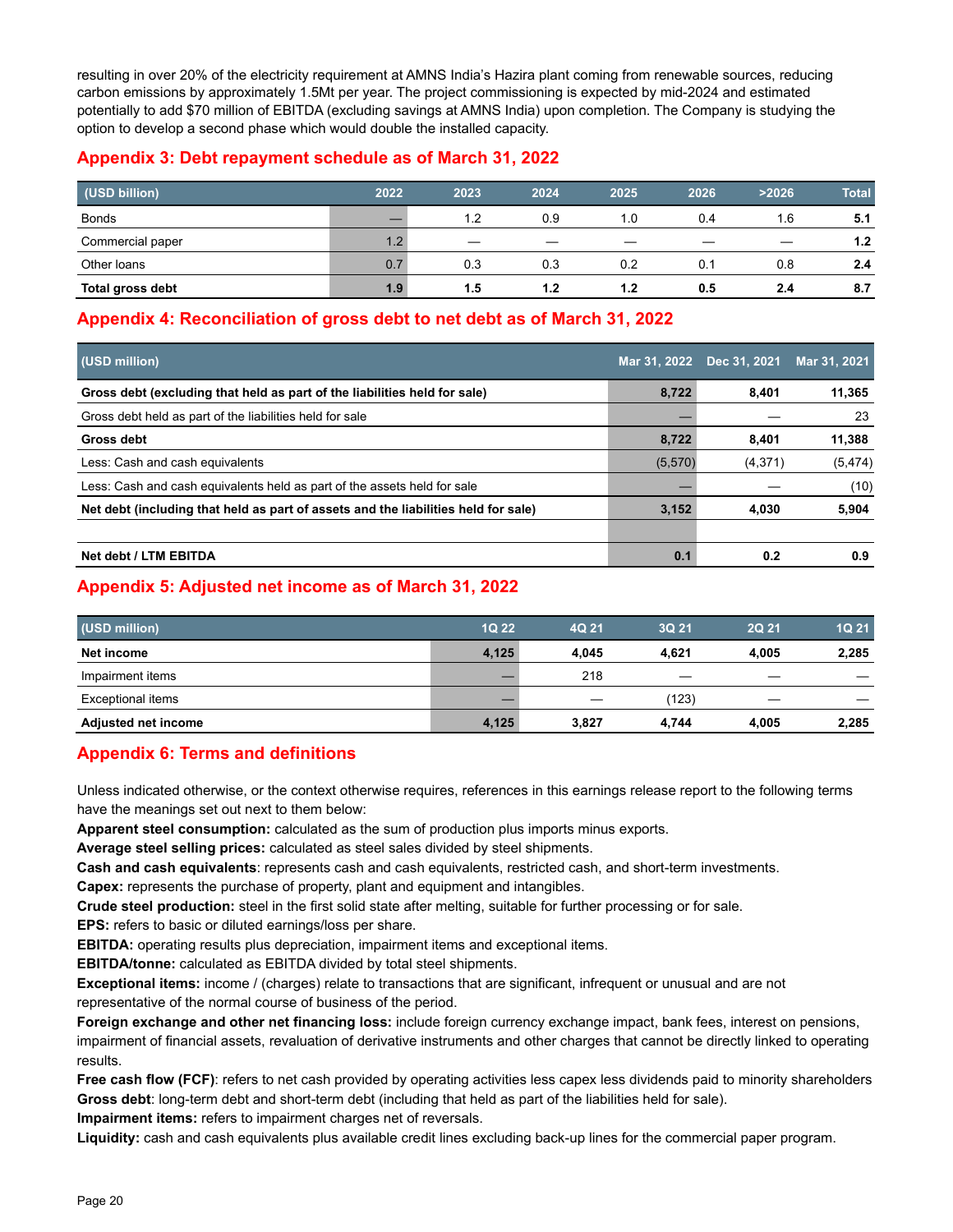**LTIF:** lost time injury frequency rate equals lost time injuries per 1,000,000 worked hours, based on own personnel and contractors.

**Mt:** refers to million metric tonnes.

**Net debt:** long-term debt and short-term debt less cash and cash equivalents (including those held as part of assets and liabilities held for sale).

**Net debt/LTM EBITDA:** refers to Net debt divided by EBITDA (as used in the Company's financial reporting) over the last twelve months.

**Net interest expense:** includes interest expense less interest income

**On-going projects:** refer to projects for which construction has begun (excluding various projects that are under development), even if such projects have been placed on hold pending improved operating conditions.

**Operating results:** refers to operating income/(loss).

**Operating segments:** NAFTA segment includes the Flat, Long and Tubular operations of Canada, Mexico; and also includes all Mexico mines. The Brazil segment includes the Flat, Long and Tubular operations of Brazil and its neighboring countries including Argentina, Costa Rica, Venezuela; and also includes Andrade and Serra Azul captive iron ore mines. The Europe segment includes the Flat, Long and Tubular operations of the European business, as well as Downstream Solutions, and also includes Bosnia and Herzegovina capital iron ore mines. The ACIS segment includes the Flat, Long and Tubular operations of Kazakhstan, Ukraine and South Africa; and also includes the captive iron ore mines in Ukraine and iron ore and coal mines in Kazakhstan). Mining segment includes iron ore operations of ArcelorMittal Mines Canada and ArcelorMittal Liberia.

**Own iron ore production:** includes total of all finished production of fines, concentrate, pellets and lumps and includes share of production.

**Price-cost effect:** a lack of correlation or a lag in the corollary relationship between raw material and steel prices, which can either have a positive (i.e., increased spread between steel prices and raw material costs) or negative effect (i.e., a squeeze or decreased spread between steel prices and raw material costs).

**ROE:** refers to "Return on Equity" which calculated as trailing twelve-month net income attributable to equity holders of the parent divided by the average equity attributable to the equity holders of the parent over the period.

**Iron ore reference prices:** refers to iron ore prices for 62% Fe CFR China.

**Shipments:** information at segment and group level eliminates intra-segment shipments (which are primarily between Flat/Long plants and Tubular plants) and inter-segment shipments respectively. Shipments of Downstream Solutions are excluded. **Working capital change (working capital investment / release):** Movement of change in working capital - trade accounts receivable plus inventories less trade and other accounts payable.

## **Footnotes**

1. The financial information in this press release has been prepared consistently with International Financial Reporting Standards ("IFRS") as issued by the International Accounting Standards Board ("IASB") and as adopted by the European Union. The interim financial information included in this announcement has also been prepared in accordance with IFRS applicable to interim periods, however this announcement does not contain sufficient information to constitute an interim financial report as defined in International Accounting Standard 34, "Interim Financial Reporting". The numbers in this press release have not been audited. The financial information and certain other information presented in a number of tables in this press release have been rounded to the nearest whole number or the nearest decimal. Therefore, the sum of the numbers in a column may not conform exactly to the total figure given for that column. In addition, certain percentages presented in the tables in this press release reflect calculations based upon the underlying information prior to rounding and, accordingly, may not conform exactly to the percentages that would be derived if the relevant calculations were based upon the rounded numbers. Segment information presented in this press release is prior to inter-segment eliminations and certain adjustments made to operating result of the segments to reflect corporate costs, income from non-steel operations (e.g., logistics and shipping services) and the elimination of stock margins between the segments. This press release also includes certain non-GAAP financial/alternative performance measures. ArcelorMittal presents EBITDA and EBITDA/tonne, which are non-GAAP financial/alternative performance measures and calculated as shown in the Condensed Consolidated Statement of Operations, as additional measures to enhance the understanding of operating performance; ArcelorMittal also presents Equity book value per share and ROE, calculated as shown in footnotes to this press release. ArcelorMittal believes such indicators are relevant to describe trends relating to cash generating activity and provide management and investors with additional information for comparison of the Company's operating results to the operating results of other companies. The Company's EBITDA objectives for certain capital expenditure projects are based on the same accounting policies as those applied in the Company's financial statements prepared in accordance with IFRS. ArcelorMittal also presents net debt and change in working capital as additional measures to enhance the understanding of its financial position, changes to its capital structure and its credit assessment. ArcelorMittal presents adjusted net income / (loss), as it believes it is a useful measure for the underlying business performance excluding impairment items and exceptional items. ArcelorMittal also presents free cash flow (FCF), which is a non-GAAP financial/alternative performance measure calculated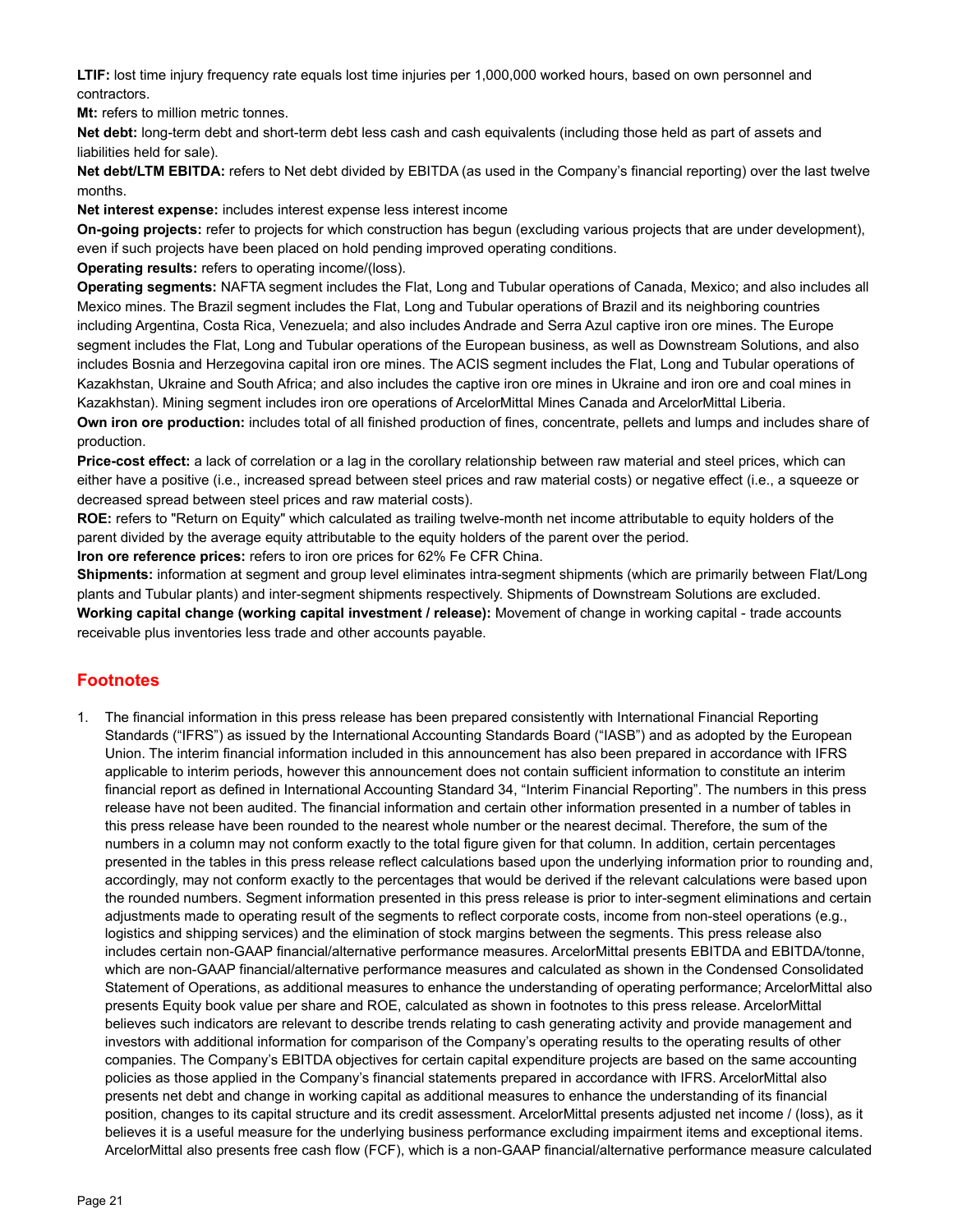as shown in the Condensed Consolidated Statement of Cash Flows, because it believes it is a useful supplemental measure for evaluating the strength of its cash generating capacity. The Company also presents the ratio of net debt to EBITDA for the last twelve-month period, which investors may find useful in understanding the Company's ability to service its debt. Such non-GAAP/alternative performance measures may not be comparable to similarly titled measures applied by other companies. Non-GAAP financial/alternative performance measures should be read in conjunction with, and not as an alternative for, ArcelorMittal's financial information prepared in accordance with IFRS.

- 2. New segmentation reporting: Following the Company's steps to streamline and optimize the business, primary responsibility for captive mining operations has been moved to the Steel segments (which are primary consumers of the mines' output). The Mining segment retains primary responsibility for the operation of ArcelorMittal Mines Canada ("AMMC") and Liberia and will continue to provide technical support to all mining operations within the Company. As a result, effective 2Q 2021, ArcelorMittal retrospectively amended its presentation of reportable segments to reflect this organizational change, as required by IFRS. The results of each other mine are accounted for within the steel segment that it primarily supplies. Summary of changes: NAFTA: all Mexico mines; Brazil: Andrade and Serra Azul mines; Europe: ArcelorMittal Prijedor mine (Bosnia and Herzegovina); ACIS: Kazakhstan and Ukraine mines; and Mining: only AMMC and Liberia iron ore mines.
- 3. LTIF figures presented for 1Q 2022 of 0.69x, 0.74x for 4Q 2021 and 0.78x for 1Q 2021 exclude ArcelorMittal Italia (which was deconsolidated as from 2Q 2021 onwards).
- 4. Operating income of 4Q 2021, includes an impairment reversal gain of \$218 million following improved cash flow projections in the context of decarbonization plans in Sestao (Spain) (partially reversing the impairment recognized in 2015).
- 5. See Appendix 5 for reconciliation of adjusted net income.
- 6. AMNS India has plans to debottleneck operations (steel shop and rolling parts) and achieve capacity of 8.8Mt per annum and medium-term plans to expand and grow to 14Mt per annum and then to 18Mt per annum. The Thakurani mine is operating at full 5.5Mtpa capacity since 1Q 2021, while the second Odisha pellet plant was commissioned and started in September 2021, adding 6Mtpa for a total 20Mtpa of pellet capacity. In addition, in September 2021, AMNS India commenced operations at Ghoraburhani - Sagasahi iron ore mine in Odisha. The mine is set to produce 5.0Mtpa of highquality iron ore in 2022 and gradually ramp up production to a rated capacity of 7.2Mtpa and contribute significantly to meeting AMNS India's long-term raw material requirements. In March 2021, AMNS India signed a Memorandum of Understanding ("MoU") with the Government of Odisha in view of building an integrated steel plant with a 12Mtpa capacity in Kendrapara district of state Odisha. A pre-feasibility study report was submitted to the state government in 3Q 2021, and AMNS India is currently engaging with the government for further studies and clearances.
- 7. AMNS Calvert ("Calvert") has plans to construct a new 1.5Mt EAF and caster to be completed 1H 2023. The joint venture is to invest \$775 million. Option to add a further 1.5Mt EAF is being studied
- 8. ArcelorMittal Mines Canada, otherwise known as ArcelorMittal Mines and Infrastructure Canada.
- 9. On December 19, 2018, ArcelorMittal signed a \$5,500,000,000 Revolving Credit Facility, with a five-year maturity plus two one-year extension options. During the fourth quarter of 2019, ArcelorMittal executed the option to extend the facility to December 19, 2024. The extension was completed for \$5.4 billion of the available amount, with the remaining \$0.1 billion remaining with a maturity of December 19, 2023. In December 2020, ArcelorMittal executed the second option to extend the facility, and the new maturity is now extended to December 19, 2025. As of March 31, 2022, the \$5.5 billion revolving credit facility was fully available. On April 30, 2021, ArcelorMittal amended its \$5.5bn RCF to align with its sustainability and climate action strategy.
- 10. XCarb™ is designed to bring together all of ArcelorMittal's reduced, low and zero-carbon products and steelmaking activities, as well as wider initiatives and green innovation projects, into a single effort focused on achieving demonstrable progress towards carbon neutral steel. Alongside the new XCarb™ brand, we have launched three XCarb™ initiatives: the XCarb™ innovation fund, XCarb™ green steel certificates and XCarb™ recycled and renewably produced for products made via the Electric Arc Furnace route using scrap. The Company is offering green steel using a system of certificates (XCarb® green certificates). These will be issued by an independent auditor to certify tonnes of CO2 savings achieved through the Company's investment in decarbonization technologies in Europe. Net-zero equivalence is determined by assigning CO2 savings certificates equivalent to CO2 per tonne of steel produced in 2018 as the reference. The certificates will relate to the tonnes of CO2 saved in total, as a direct result of the decarbonization projects being implemented across a number of its European sites.
- 11. In addition to the AMNS India and Calvert joint ventures, the Company has important investments in China that provide valuable dividend streams and growth optionality. VAMA, our 50:50 joint venture with Hunan Valin, is a state-of-the-art facility focused on rolling steel for high-demanding applications in particular automotive. The business is performing well and plans to expand the current capacity by 40% to 2Mtpa over the next 2 years, financed from its own resources. The investment will allow VAMA to broaden its product portfolio and further enhance its competitiveness. This will in turn enable VAMA to meet the growing demand of high value add solutions from the Chinese automotive / new energy vehicle (NEV) market and propel it to be among the top automotive steel players in China by 2025. ArcelorMittal also owns a 37% interest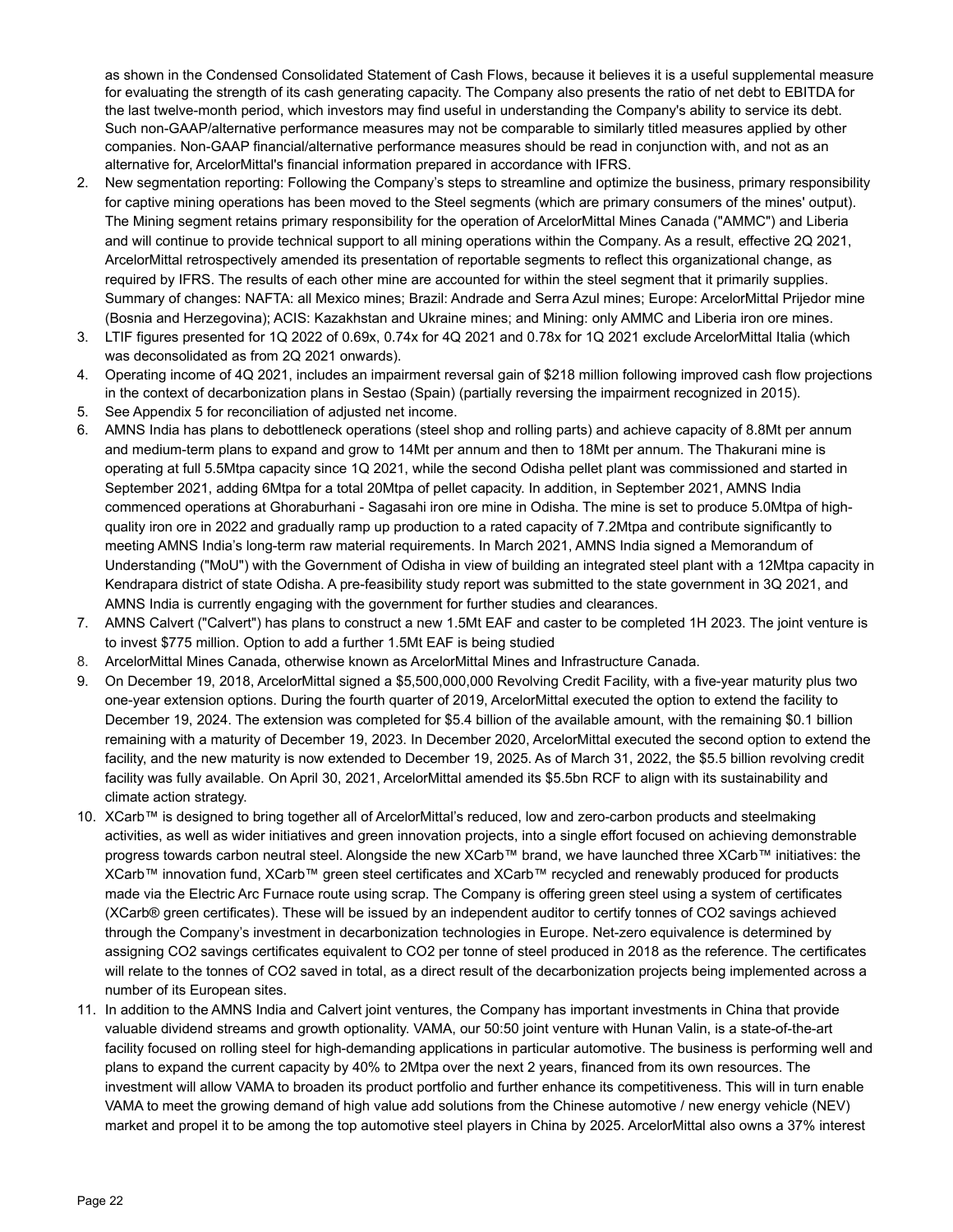in China Oriental, one of the largest H-Beam producers in China which has recently upgraded its asset portfolio and benefits from a strong balance sheet position.

- 12. Other assets include the main listed investment of Erdemir (12%) at market value of \$935 million, \$885 million and \$778 million as of March 31, 2022, December 31, 2021, and March 31, 2021 respectively.
- 13. During 4Q 2020, the Company revised the definition of free cash flow to include dividends paid to minority shareholders in order to reflect the measure it will use to determine shareholder returns to be paid under its capital allocation policy. The comparative figures for free cash flow under the prior definition of cash flow from operations less capex were inflows in 1Q 2022 of \$1,505 million, 4Q 2021 of \$3,009 million, \$1,767 million for 3Q 2021, \$1,743 million for 2Q 2021 and \$378 million for 1Q 2021.
- 14. Segment "Other & eliminations" EBITDA result was a loss of \$158 million in 1Q 2022, as compared to gain of \$70 million in 4Q 2021 as compared to a loss of \$238 million in 1Q 2021 principally due to the increase of the stock margin eliminations driven by the increase during the quarter of the iron ore market price on intra-group stock sales between steel and mining businesses.
- 15. Total steel shipments in 1Q 2022 were 15.3Mt, 7.0% lower as compared with 16.5Mt in 1Q 2021.
- 16. Equity book value per share is calculated as the Equity attributable to the equity holders of the parent divided by diluted number of shares at the end of the period. 1Q 2022 total equity of \$53.8 billion divided by 949 million shares outstanding equals \$57/sh.
- 17. Strategic capex envelope of \$3.65 billion represents total to be spent on strategic projects in the period from 2021 to 2024. Specifically, \$0.25 billion of the \$3.65 billion has been spent through March 31, 2022. The various estimates in this press release of EBITDA benefit of these strategic capex projects are based on assumptions once projects are ramped up to capacity and assuming prices/spreads generally in line with the averages of the period 2015-2020 period.
- 18. Blast furnace No.6 (approximately 20% of Kryvyi Rih capacity), was restarted on April 11, 2022 (to resume low levels of pig iron production). Iron ore production is currently running at about 50-60% capacity. The Group assessed that there is no going concern issue as well as no impairment or inventory/accounts receivable write down adjustments required for 1Q 2022.
- 19. ROE refers to "Return on Equity" which is calculated as the trailing twelve-month net income attributable to equity holders of the parent divided by the average equity attributable to the equity holders of the parent over the period. 1Q 2022 ROE of 36% derived from the trailing twelve-month net income attributable to equity holders of the parent (\$16.8 billion) divided by the average equity attributable to the equity holders of the parent over the period (\$46.8 billion). 4Q 2021 ROE of 34% derived from the trailing twelve-month net income attributable to equity holders of the parent (\$15.0 billion) divided by the average equity attributable to the equity holders of the parent over the period (\$43.7 billion).
- 20. Pursuant to the Investment Agreement of December 10, 2020, on April 14, 2021 Invitalia invested €400 million in Acciaierie d'Italia Holding for a 38% stake (with equal voting and governance rights). The Investment Agreement stipulates a second equity injection into Acciaierie d'Italia Holding by Invitalia of up to €680 million, to fund the completion of the purchase of Ilva's business by Acciaierie d'Italia Holding, subject to certain conditions precedent (as specified in the lease and purchase agreement for the Ilva business) to be met by the end of May 2022. At this point, Invitalia's shareholding in Acciaierie d'Italia Holding would increase to 60%, with ArcelorMittal to invest up to €70 million to retain a 40% shareholding and joint control over the company. The conditions precedent include: the amendment of the existing environmental plan to account for changes in the new industrial plan; the lifting of all criminal seizures on the Taranto plant; and the absence of restrictive measures – in the context of criminal proceedings where Ilva is a defendant – being imposed against Acciaierie d'Italia Holding or its subsidiaries. In case these conditions precedent are not met, then Acciaierie d'Italia Holding would not be required to complete the purchase of Ilva's assets and a portion of the capital invested by Acciaierie d'Italia Holding would be returned to it. ArcelorMittal does not expect these conditions precedent to be met at this stage and is currently discussing an extension of the May 2022 deadline.
- 21. On March 17, 2022, ArcelorMittal had announced an investment (which is in the process of final review and approval), with the support of the French government, to create a new production unit for electrical steels at its Mardyck site in the north of France. This investment will create more than 100 direct jobs. With this new unit, which will specialize in the production of electrical steels for the engines of electric vehicles and which complements ArcelorMittal's existing electrical steels plant in Saint Chély d'Apcher, in the south of France, all of the group's electrical steels will be produced in France, strengthening France's electromobility sector.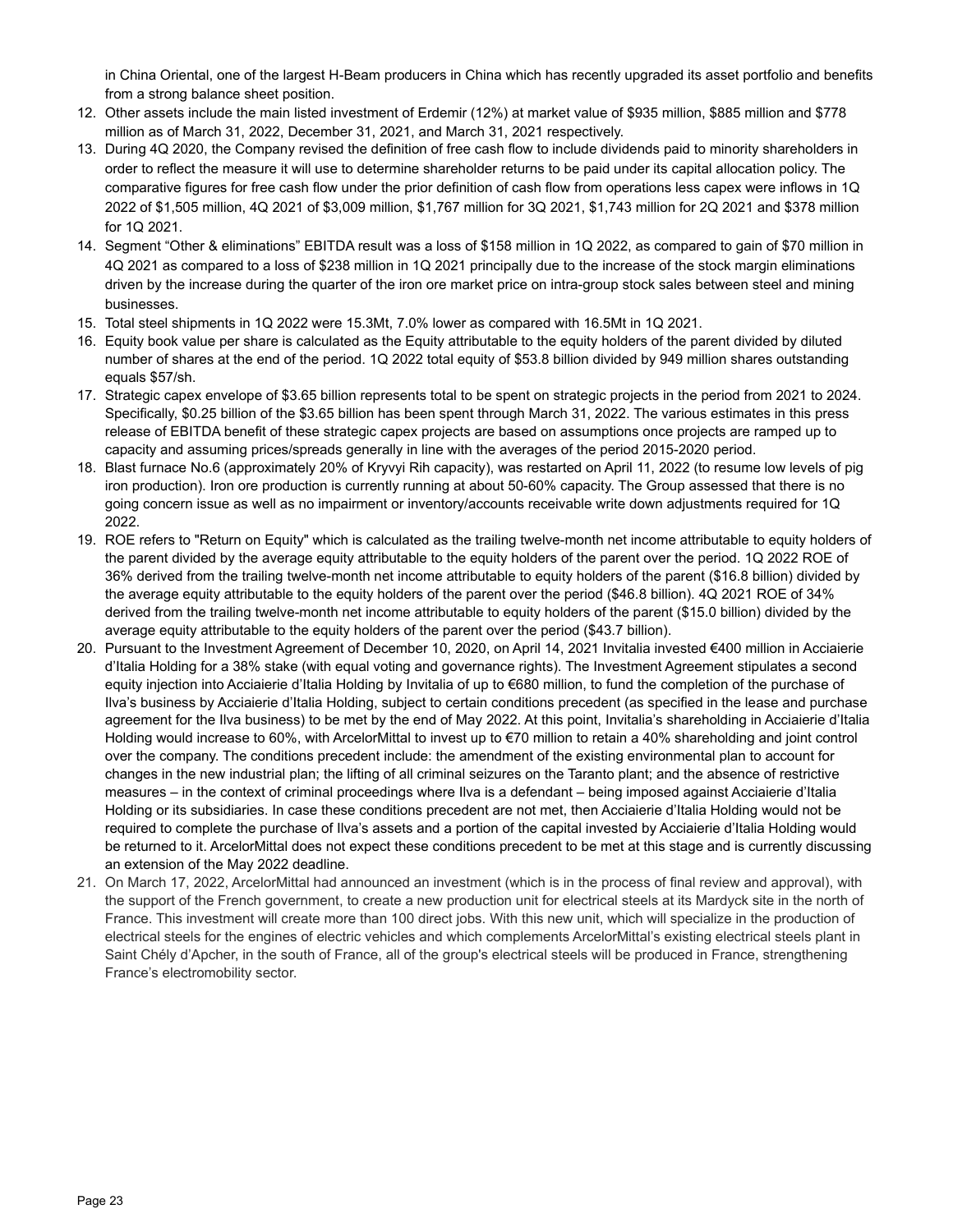# **First quarter 2022 earnings analyst conference call**

ArcelorMittal management will host a conference call for members of the investment community to present and comment on the three-month period ended March 31, 2022 on: **Thursday May 5, 2022 at 9.30am US Eastern time; 14.30pm London time and 15.30pm CET.** 

The dial in numbers are:

| Location    | Toll free dial in numbers | Local dial in numbers | Participant |
|-------------|---------------------------|-----------------------|-------------|
| UK local:   | 0808 238 0676             | +44 (0)203 057 6900   | 7995055#    |
| US local:   | +1 866 220 1433           | +1 347 903 0960       | 7995055#    |
| France:     | 0805 101 469              | +33 1 7070 6079       | 7995055#    |
| Germany:    | 0800 588 9185             | +49 69 2222 2624      | 7995055#    |
| Spain:      | 900 828 532               | +34 914 144 464       | 7995055#    |
| Luxembourg: | 800 23 023                | +352 2786 0311        | 7995055#    |

Join the call via telephone using the participant code 7995055# or alternatively use the live audio webcast link.

#### [https://interface.eviscomedia.com/player/1142/](https://urldefense.com/v3/__https:/interface.eviscomedia.com/player/1142/__;!!AB_04_y_3-SRqw!swY_ap4BPpeMWPTq8Hk64v1bmBZpSTXnGbzx-lLazX3QrF9dcCcT9au6PVCdLypDSTyyTkPq5w$)

Please visit the results section on our website to listen to the reply once the event has finished <https://corporate.arcelormittal.com/investors/results>

## **Forward-Looking Statements**

This document may contain forward-looking information and statements about ArcelorMittal and its subsidiaries. These statements include financial projections and estimates and their underlying assumptions, statements regarding plans, objectives and expectations with respect to future operations, products and services, and statements regarding future performance. Forward-looking statements may be identified by the words "believe", "expect", "anticipate", "target" or similar expressions. Although ArcelorMittal's management believes that the expectations reflected in such forward-looking statements are reasonable, investors and holders of ArcelorMittal's securities are cautioned that forward-looking information and statements are subject to numerous risks and uncertainties, many of which are difficult to predict and generally beyond the control of ArcelorMittal, that could cause actual results and developments to differ materially and adversely from those expressed in, or implied or projected by, the forward-looking information and statements. These risks and uncertainties include those discussed or identified in the filings with the Luxembourg Stock Market Authority for the Financial Markets (Commission de Surveillance du Secteur Financier) and the United States Securities and Exchange Commission (the "SEC") made or to be made by ArcelorMittal, including ArcelorMittal's latest Annual Report on Form 20-F on file with the SEC. ArcelorMittal undertakes no obligation to publicly update its forward-looking statements, whether as a result of new information, future events, or otherwise.

## **About ArcelorMittal**

ArcelorMittal is the world's leading steel and mining company, with a presence in 60 countries and primary steelmaking facilities in 16 countries. In 2021, ArcelorMittal had revenues of \$76.6 billion and crude steel production of 69.1 million metric tonnes, while iron ore production reached 50.9 million metric tonnes.

Our goal is to help build a better world with smarter steels. Steels made using innovative processes which use less energy, emit significantly less carbon and reduce costs. Steels that are cleaner, stronger and reusable. Steels for electric vehicles and renewable energy infrastructure that will support societies as they transform through this century. With steel at our core, our inventive people and an entrepreneurial culture at heart, we will support the world in making that change. This is what we believe it takes to be the steel company of the future.

ArcelorMittal is listed on the stock exchanges of New York (MT), Amsterdam (MT), Paris (MT), Luxembourg (MT) and on the Spanish stock exchanges of Barcelona, Bilbao, Madrid and Valencia (MTS). For more information about ArcelorMittal please visit: http://corporate.arcelormittal.com/